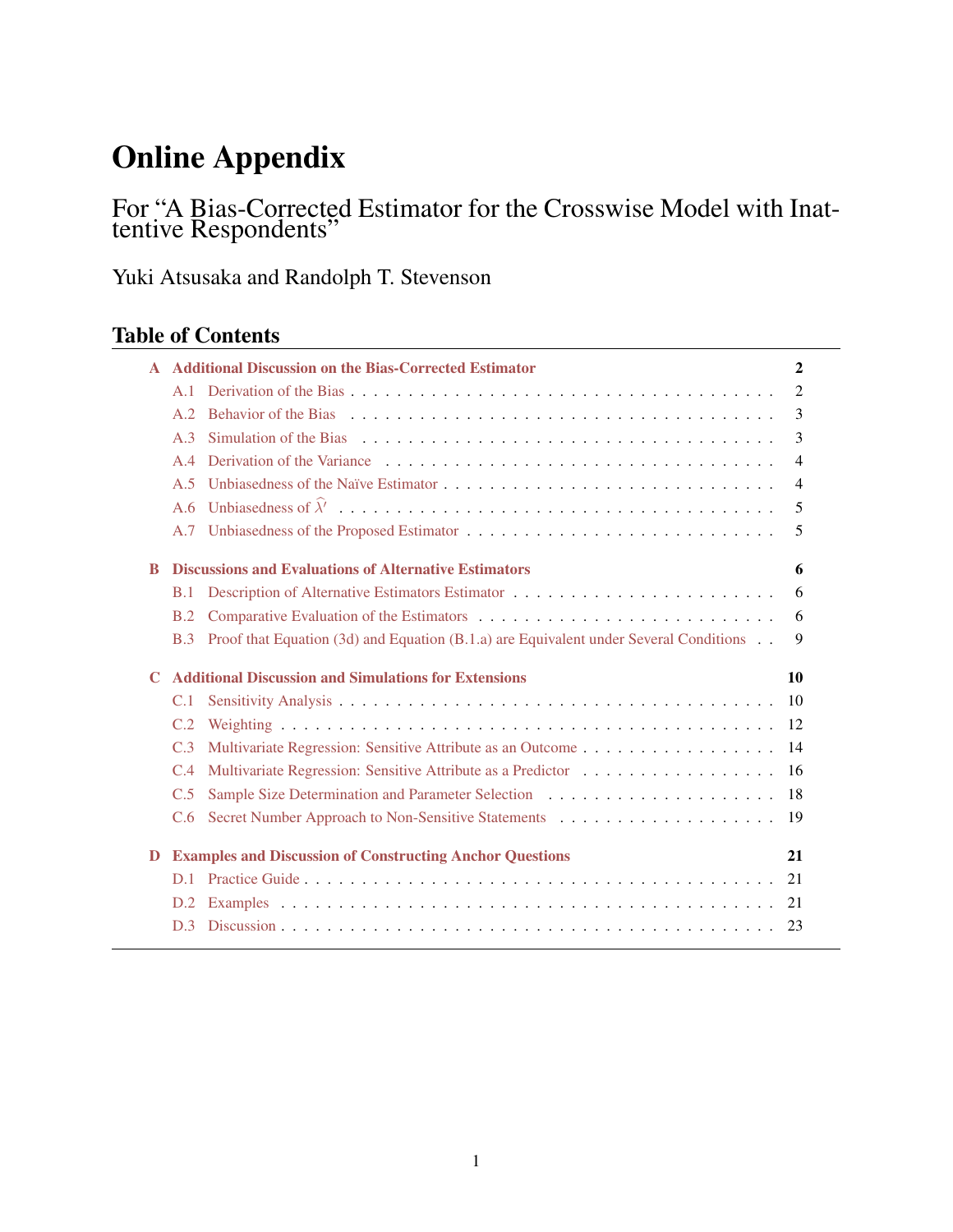# <span id="page-1-0"></span>A Additional Discussion on the Bias-Corrected Estimator

# <span id="page-1-1"></span>A.1 Derivation of the Bias

Here, we derive the bias in the naïve crosswise estimator based on the argument in Section 3. According to the conventional definition of bias in estimators, we define bias as the (signed) difference between the expected value of the naïve crosswise estimator and the true quantity of interest:

$$
B_{CM} \equiv \mathbb{E}[\hat{\pi}_{CM}] - \pi \tag{A.1a}
$$

$$
= \mathbb{E}\left[\frac{\hat{\lambda} + p - 1}{2p - 1}\right] - \frac{\lambda - (1 - p)\gamma - \kappa(1 - \gamma)}{(2p - 1)\gamma}
$$
 (A.1b)

$$
= \frac{\gamma(\lambda + p - 1) - (\lambda - \gamma + p\gamma - \kappa + \kappa\gamma)}{(2p - 1)\gamma}
$$
 (A.1c)

$$
=\frac{\lambda\gamma+p\gamma-\gamma-\lambda+\gamma-p\gamma+\kappa-\kappa\gamma}{(2p-1)\gamma}
$$
 (A.1d)

$$
=\frac{\lambda\gamma-\kappa\gamma-\lambda+\kappa}{(2p-1)\gamma}\tag{A.1e}
$$

$$
= \frac{\lambda - \kappa}{(2p - 1)} - \frac{\lambda - \kappa}{(2p - 1)\gamma}
$$
 (A.1f)

$$
= \frac{1}{2} \left( \frac{\lambda - \kappa}{p - \frac{1}{2}} \right) - \frac{1}{2\gamma} \left( \frac{\lambda - \kappa}{p - \frac{1}{2}} \right)
$$
(A.1g)

$$
= \left(\frac{1}{2} - \frac{1}{2\gamma}\right) \left(\frac{\lambda - \kappa}{p - \frac{1}{2}}\right)
$$
 (A.1h)

The second term of the second line was obtained by transforming Equation (1c) as:

$$
\lambda = \left\{ \pi p + (1 - \pi)(1 - p) \right\} \gamma + \kappa (1 - \gamma) \tag{A.2a}
$$

$$
\Rightarrow \left\{\pi p + (1 - \pi)(1 - p)\right\} \gamma = \lambda - \kappa(1 - \gamma) \tag{A.2b}
$$

$$
\Rightarrow \left\{\pi p + 1 - p - \pi + \pi p\right\} \gamma = \lambda - \kappa (1 - \gamma) \tag{A.2c}
$$

$$
\Rightarrow \left\{ 2\pi p - \pi + 1 - p \right\} \gamma = \lambda - \kappa (1 - \gamma) \tag{A.2d}
$$

$$
\Rightarrow \left\{ \pi(2p - 1) + 1 - p \right\} \gamma = \lambda - \kappa(1 - \gamma) \tag{A.2e}
$$

$$
\Rightarrow \pi(2p - 1)\gamma + (1 - p)\gamma = \lambda - \kappa(1 - \gamma) \tag{A.2f}
$$

$$
\Rightarrow \pi(2p - 1)\gamma = \lambda - (1 - p)\gamma - \kappa(1 - \gamma)
$$
 (A.2g)

$$
\Rightarrow \pi = \frac{\lambda - (1 - p)\gamma - \kappa(1 - \gamma)}{(2p - 1)\gamma}
$$
 (A.2h)

$$
(A.2i)
$$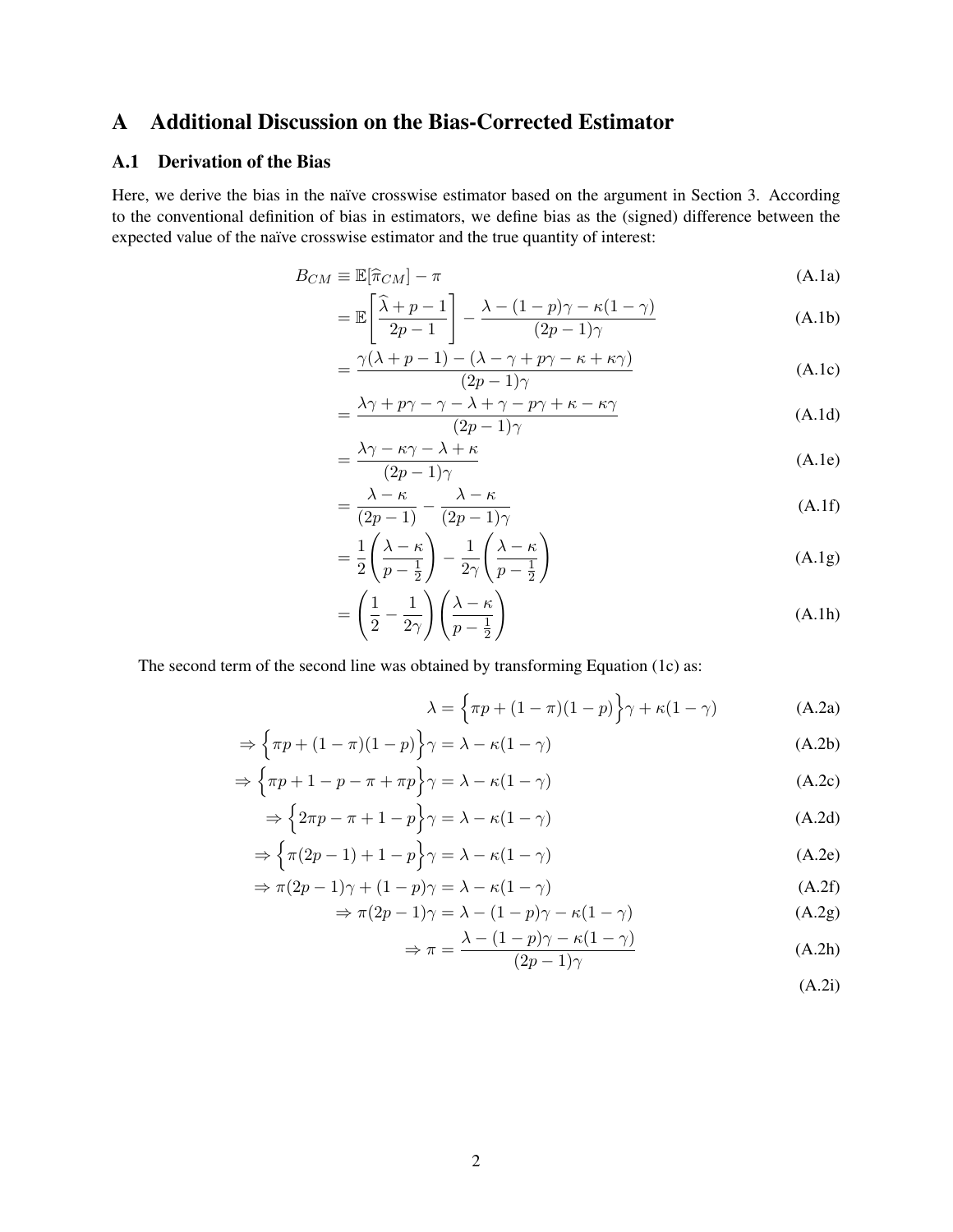### <span id="page-2-0"></span>A.2 Behavior of the Bias

By definition, the bias vanishes when the proportion of attentive respondents is 1 ( $\gamma = 1$ ). To see this, simply observe the following limit:

$$
\lim_{\gamma \to 1} \left( \frac{1}{2} - \frac{1}{2\gamma} \right) \left( \frac{\lambda - \kappa}{p - \frac{1}{2}} \right)
$$
 (A.3a)

$$
= \left(\frac{1}{2} - \frac{1}{2}\right) \left(\frac{\lambda - \kappa}{p - \frac{1}{2}}\right)
$$
 (A.3b)

$$
=0 \tag{A.3c}
$$

In contrast, as the proportion of attentive respondents approaches 0 (from the side of 1), the bias term explodes and approaches positive infinity. To see this, observe that the multiplier  $(\frac{1}{2} - \frac{1}{2})$  $\frac{1}{2\lambda}$ ) is always negative and the multiplicand  $\left(\frac{\lambda - \kappa}{p - \frac{1}{2}}\right)$ is also negative under some regularity conditions. These conditions are that  $\pi$  < 0.5, and  $p < \frac{1}{2}$  (and thus  $\lambda > \kappa$ ). These regularity conditions hold in most surveys that use the crosswise model. Since the absolute value of the multiplier grows as  $\lambda$  approaches 0, the bias term increases as the proportion of attentive responses decreases.

However, the limit itself does not exist as:

$$
\lim_{\lambda \to 0} \left( \frac{1}{2} - \frac{1}{2\gamma} \right) \left( \frac{\lambda - \kappa}{p - \frac{1}{2}} \right)
$$
\n(A.4a)

$$
= Undefined \qquad (A.4b)
$$

### <span id="page-2-1"></span>A.3 Simulation of the Bias

<span id="page-2-2"></span>Figure [A.1](#page-2-2) visualizes the properties of the bias in the conventional crosswise estimator (assuming  $\kappa = 0.5$ ). It shows that the size of the bias increases as (1) the percentage of inattentive respondents increases and (2) the quantity of interest approaches 0, but that it does not change regardless of the value of  $p$ .



Figure A.1: Bias in the Naïve Crosswise Estimator. *Note*: Both panels display the (theoretical) bias in the conventional crosswise estimator with varying levels of inattentive respondents.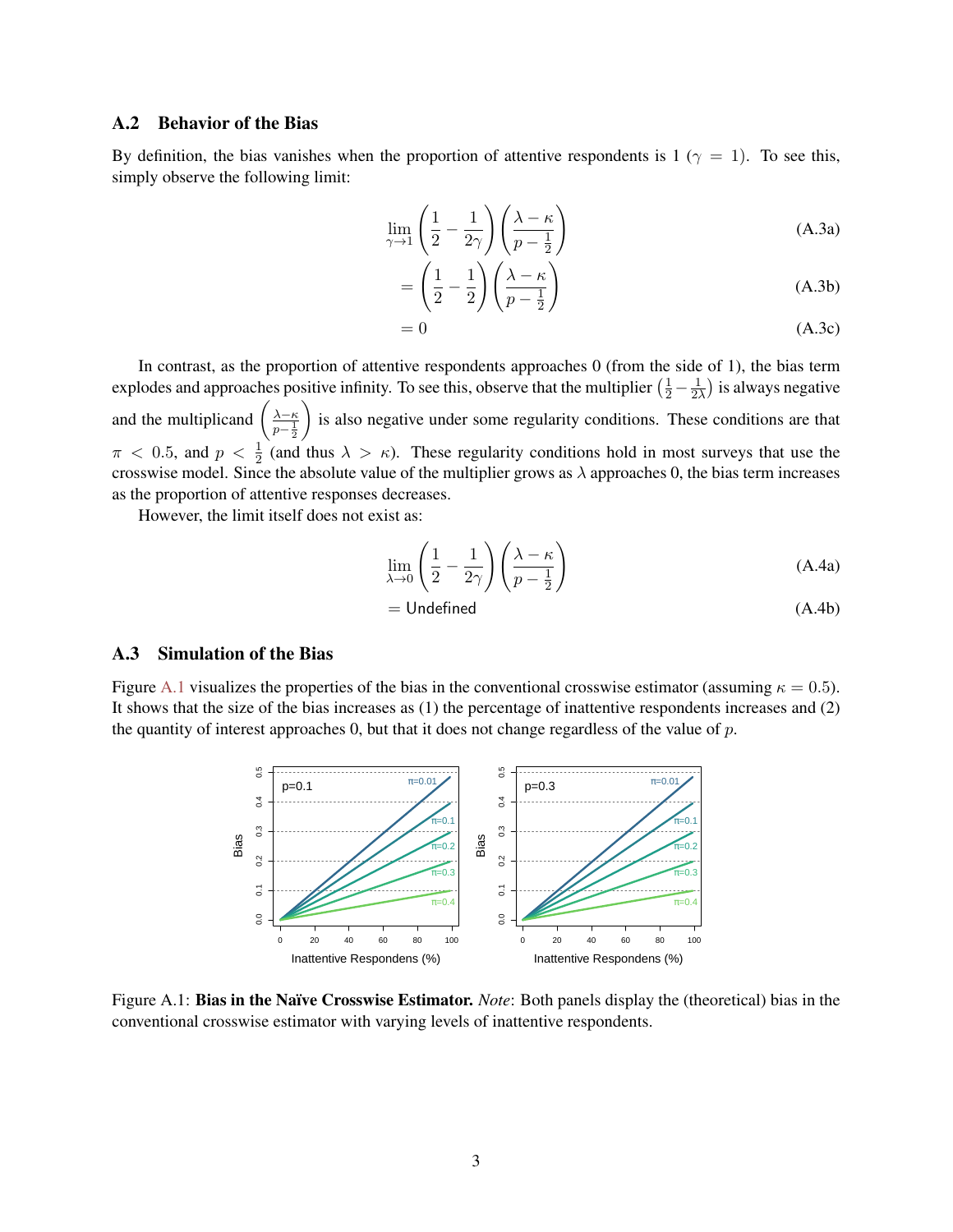### <span id="page-3-0"></span>A.4 Derivation of the Variance

Here, we derive the population and sample variance of the bias-corrected crosswise estimator discussed in Section 3.

$$
\mathbb{V}(\hat{\pi}_{BC}) = \mathbb{V}\left[\hat{\pi}_{CM} - \left(\frac{1}{2} - \frac{1}{2\hat{\gamma}'}\right)\left(\frac{\hat{\lambda} - \frac{1}{2}}{p - \frac{1}{2}}\right)\right]
$$
(A.5a)

$$
= \mathbb{V}\left[\widehat{\pi}_{CM} - \left(\frac{1}{2} - \frac{1}{2} \left[\frac{\frac{1}{2} - p'}{\widehat{\lambda}' - \frac{1}{2}}\right]\right) \left(\frac{\widehat{\lambda} - \frac{1}{2}}{p - \frac{1}{2}}\right)\right]
$$
(A.5b)

$$
= \mathbb{V}\left[\frac{\widehat{\lambda} + p - 1}{2p - 1} - \left(\frac{1}{2} - \frac{1}{2}\left[\frac{\frac{1}{2} - p'}{\widehat{\lambda}' - \frac{1}{2}}\right]\right)\left(\frac{\widehat{\lambda} - \frac{1}{2}}{p - \frac{1}{2}}\right)\right]
$$
(A.5c)

$$
= \mathbb{V}\left[\frac{\widehat{\lambda} + p - 1}{2p - 1} - \frac{1}{2}\left(\frac{\widehat{\lambda} - \frac{1}{2}}{p - \frac{1}{2}}\right) + \frac{1}{2}\left(\frac{\widehat{\lambda} - \frac{1}{2}}{p - \frac{1}{2}}\right)\left(\frac{\frac{1}{2} - p'}{\widehat{\lambda}' - \frac{1}{2}}\right)\right]
$$
(A.5d)

$$
= \mathbb{V}\left[\frac{\widehat{\lambda} + p - 1}{2p - 1} - \frac{\widehat{\lambda} - \frac{1}{2}}{2p - 1} + \left(\frac{\widehat{\lambda} - \frac{1}{2}}{2p - 1}\right)\left(\frac{\frac{1}{2} - p'}{\widehat{\lambda}' - \frac{1}{2}}\right)\right]
$$
(A.5e)

$$
= \mathbb{V}\left[\frac{p-\frac{1}{2}}{2p-1} + \left(\frac{\widehat{\lambda}-\frac{1}{2}}{2p-1}\right)\left(\frac{\frac{1}{2}-p'}{\widehat{\lambda}'-\frac{1}{2}}\right)\right]
$$
(A.5f)

$$
= \mathbb{V}\left[\frac{p-\frac{1}{2}}{2p-1}\right] + \mathbb{V}\left[\left(\frac{\widehat{\lambda}-\frac{1}{2}}{2p-1}\right)\left(\frac{\frac{1}{2}-p'}{\widehat{\lambda}'-\frac{1}{2}}\right)\right]
$$
(A.5g)

$$
= 0 + \mathbb{V}\left[\left(\frac{\widehat{\lambda} - \frac{1}{2}}{2p - 1}\right)\left(\frac{\frac{1}{2} - p'}{\widehat{\lambda}' - \frac{1}{2}}\right)\right]
$$
(A.5h)

$$
= \mathbb{V}\left[\left(\frac{\widehat{\lambda} - \frac{1}{2}}{2p - 1}\right)\left(\frac{\frac{1}{2} - p'}{\widehat{\lambda}' - \frac{1}{2}}\right)\right]
$$
(A.5i)

$$
= \mathbb{V}\left[\left(\frac{\widehat{\lambda} - \frac{1}{2}}{\widehat{\lambda}' - \frac{1}{2}}\right)\left(\frac{\frac{1}{2} - p'}{2p - 1}\right)\right]
$$
(A.5j)

$$
= \mathbb{V}\left[\left(\frac{\widehat{\lambda}}{\widehat{\lambda}'}\right)\left(\frac{\frac{1}{2} - p'}{2p - 1}\right)\right]
$$
(A.5k)

(A.5l)

Similarly,

$$
\widehat{\mathbb{V}}(\widehat{\pi}_{BC}) = \widehat{\mathbb{V}}\left[\left(\frac{\widehat{\lambda}}{\widehat{\lambda}'}\right)\left(\frac{\frac{1}{2} - p'}{2p - 1}\right)\right]
$$
\n(A.5m)

(A.5n)

### <span id="page-3-1"></span>A.5 Unbiasedness of the Naïve Estimator

To see that the naïve estimator is unbiased when  $\gamma = 1$ , let  $Y_i$  be a binary random variable denoting whether respondent  $i$  chooses the crosswise item (i.e., TRUE-TRUE or FALSE-FALSE) and its realization  $y_i \in \{0,1\}$ . Let the number of respondents choosing the crosswise item be  $k = \sum_{i=1}^{N} y_i$ , where  $k < n$ . Then, the likelihood function for  $\lambda$  given any observed k is  $L(\lambda | n, k) = {n \choose k}$  $\sum_{k=1}^{n} \lambda^{k} (1 - \lambda)^{n-k}$ . Applying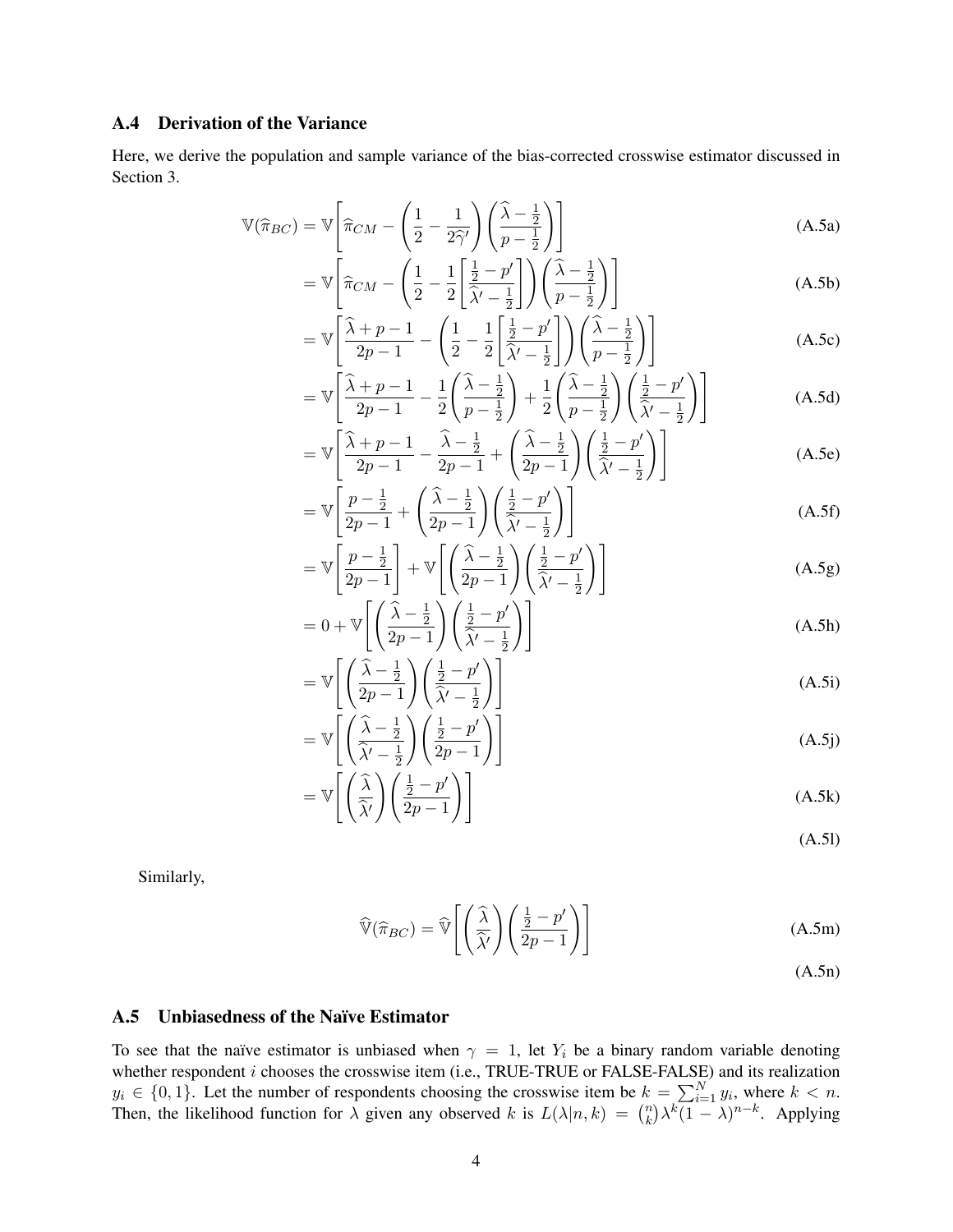the first-order condition yields a maximum likelihood estimate (MLE) of  $\lambda$ ,  $\hat{\lambda} = \frac{k}{n}$  $\frac{k}{n}$ , where  $\mathbb{E}[\widehat{\lambda}] = \lambda$ . The unbiasedness follows from the fact that  $\mathbb{E}[\widehat{\lambda}] = \mathbb{E}[\frac{k}{n}]$  $\left\lfloor \frac{k}{n} \right\rfloor = \frac{1}{n}$  $\frac{1}{n}\mathbb{E}[k] = \frac{1}{n}n\lambda = \lambda$ . Following the parameterization invariance property of MLEs,  $\mathbb{E}[\hat{\pi}_{CM}] = \pi$ . This result, however, does not hold when  $\gamma \neq 1$ .

# <span id="page-4-0"></span>**A.6** Unbiasedness of  $\widehat{\lambda}$ <sup>'</sup>

To see that  $\hat{\lambda}$  is an unbiased estimator of  $\lambda'$ , let us define that  $\hat{\lambda}'$  is a binomial random variable (like  $\hat{\lambda}$ ) with parameters  $n, \lambda'$  and  $\hat{\lambda}' = k'/n$ , where k' is the number of people who choose the crosswise item in the anchor question. This is because  $k' \sim \text{Binom}(n, \lambda')$  and  $\hat{\lambda}' = k'/n$  suggests  $\hat{\lambda}' \sim \text{Binom}(n, k')$ . The probability mass function that  $\hat{\lambda}'$  taking  $n'/n$  is given by  $Pr(\hat{\lambda}') = \frac{n'}{n}$  $\frac{n'}{n}$ ) =  $\binom{n}{n'} (k')^{n'} (1 - k')^{n - n'}.$ 

# <span id="page-4-1"></span>A.7 Unbiasedness of the Proposed Estimator

Here, we offer proof that the proposed estimator is an unbiased estimator of the quantity of interest under two assumptions.

$$
\mathbb{E}[\hat{\pi}_{BC}] = \mathbb{E}\left[\hat{\pi}_{CM} - \left(\frac{1}{2} - \frac{1}{2} \left[\frac{\frac{1}{2} - p'}{\hat{\lambda}' - \frac{1}{2}}\right]\right) \left(\frac{\hat{\lambda} - \frac{1}{2}}{p - \frac{1}{2}}\right)\right]
$$
(A.6a)

$$
= \mathbb{E}[\hat{\pi}_{CM}] - \mathbb{E}\left[\left(\frac{1}{2} - \frac{1}{2} \left[\frac{\frac{1}{2} - p'}{\hat{\lambda}' - \frac{1}{2}}\right]\right) \left(\frac{\hat{\lambda} - \frac{1}{2}}{p - \frac{1}{2}}\right)\right]
$$
(A.6b)

$$
= \mathbb{E}[\hat{\pi}_{CM}] - \mathbb{E}\left[\left(\frac{1}{2} - \frac{1}{2\hat{\gamma}'}\right)\left(\frac{\hat{\lambda} - \frac{1}{2}}{p - \frac{1}{2}}\right)\right]
$$
(A.6c)

$$
= \mathbb{E}[\hat{\pi}_{CM}] - \left(\frac{1}{2} - \frac{1}{2\mathbb{E}[\hat{\gamma}']}\right) \left(\frac{\mathbb{E}[\hat{\lambda}] - \frac{1}{2}}{p - \frac{1}{2}}\right)
$$
(A.6d)

$$
= \mathbb{E}[\hat{\pi}_{CM}] - \left(\frac{1}{2} - \frac{1}{2\gamma'}\right) \left(\frac{\mathbb{E}[\hat{\lambda}] - \frac{1}{2}}{p - \frac{1}{2}}\right)
$$
(A.6e)

$$
= \mathbb{E}[\hat{\pi}_{CM}] - \left(\frac{1}{2} - \frac{1}{2\gamma}\right) \left(\frac{\mathbb{E}[\hat{\lambda}] - \frac{1}{2}}{p - \frac{1}{2}}\right) \quad \text{(by Assumption 2)} \tag{A.6f}
$$

$$
= \mathbb{E}[\hat{\pi}_{CM}] - \left(\frac{1}{2} - \frac{1}{2\gamma}\right) \left(\frac{\lambda - \frac{1}{2}}{p - \frac{1}{2}}\right) \quad \text{(by Assumption 3)} \tag{A.6g}
$$

$$
= \mathbb{E}[\hat{\pi}_{CM}] - B_{CM} \tag{A.6h}
$$

$$
= \pi \quad \text{(by the definition of the bias)} \tag{A.6i}
$$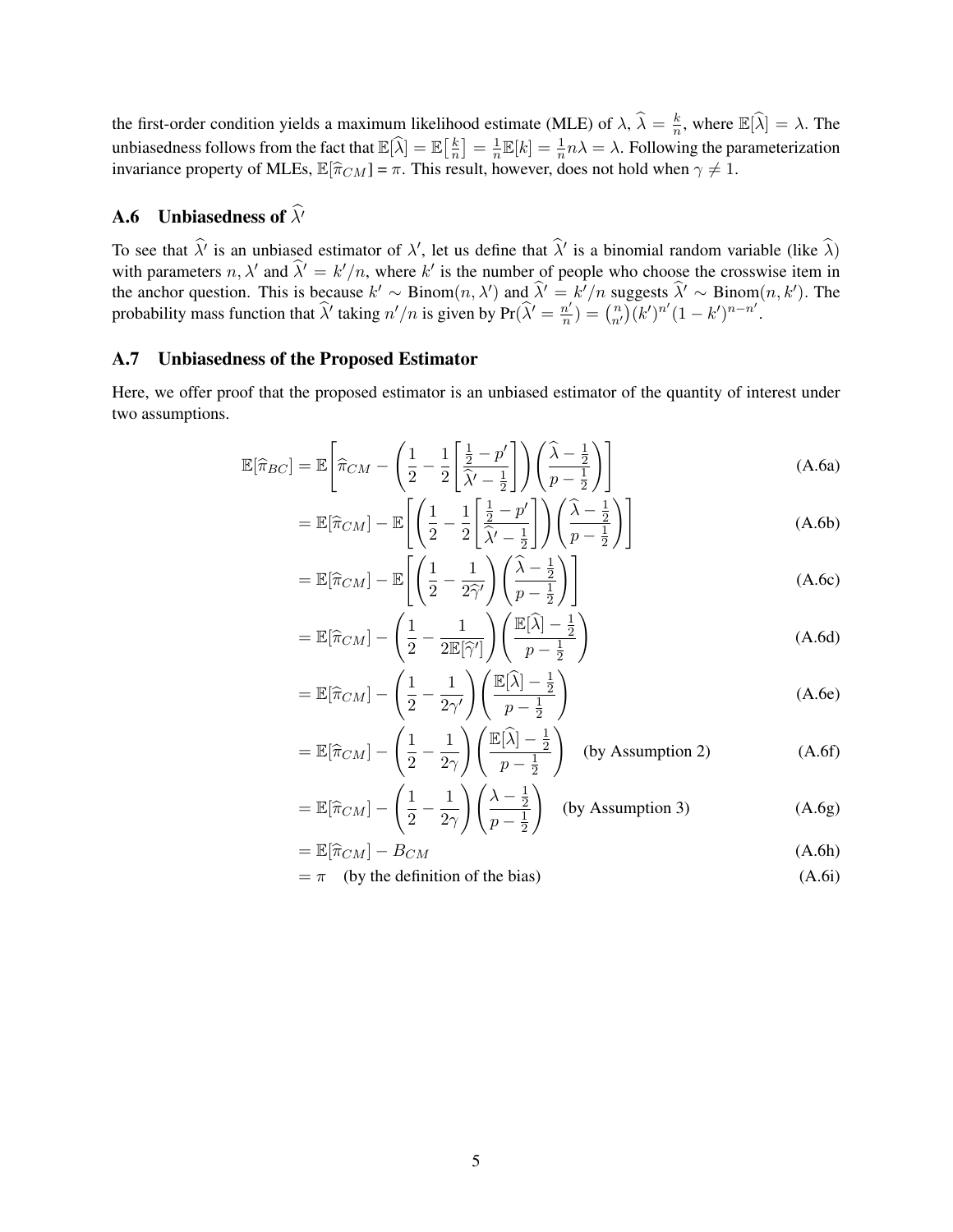# <span id="page-5-0"></span>B Discussions and Evaluations of Alternative Estimators

In this appendix section, we describe two other methods for adjusting crosswise estimates for bias resulting from respondent inattention. In the first subsection we describe these methods a explain why we should only expect them to be useful under ideal conditions unlikely to be met in most settings in which the crosswise model would be used. Next, we present a set of simulation based comparison of the bias, root mean squared error, and coverage of the 95% confidence intervals for these estimators against our own.

### <span id="page-5-1"></span>B.1 Description of Alternative Estimators Estimator

The first suggestion for correcting bias due to inattention in the crosswise estimator was by Enzmann (2017), who made the suggestion in a book chapter on crosswise methods, but provided no discussion or justification for his proposal. His proposal begins with the formula below and then suggests estimating the unknown proportion of inattentive respondents by asking, in an unprotected direct question, whether the respondent answered the crosswise question randomly. It's unclear from his brief treatment whether this should be done separately for each crosswise question in a survey or only once for the survey as a whole.

$$
\frac{\widehat{\pi}_{CM} - 0.5r}{1 - r} \tag{B.1a}
$$

where  $\hat{\pi}_{CM}$  is the naive crosswise estimator and r is the population proportion of inattentive respondents.

In a later paper, Schnapp (2019, 311) reproduces Enzmanns formula and then leans into the idea of estimating the percentage of random responders in this equation via direct questioning. Further, he adds an equation for the variance of the estimator. Below, we call this the Enzmann-Schnapp estimator, or just "ES."

Besides describing the Enzmann method, Schnapp (2019) also presents his own proposal for a biascorrected estimator, which he calls the CMR-I. That estimator also asks respondents if they answered the crosswise question(s) randomly and then uses that answer to adjust individual answers to the crosswise questions accordingly (e.g., changing the answers for respondents that report answering randomly from either the recorded 0 or 1 to 0.5 and then using all the adjusted and unadjusted responses together to calculate  $\lambda$  (the proportion of respondents choosing "both or neither is true") in the usual crosswise formula). He then applies the usual variance estimator for crosswise models (not the one he proposed for Enzmann's estimator) to this estimator.

The main difference in our estimator and the ES and CMR-I estimators is that, while we use anchor questions to estimate the share of inattentive respondents, these estimators both do so by directly asking respondents whether they answered the crosswise question(s) randomly. And, of course, the CMR-I estimator also differs more fundamentally in its overall construction. Likewise, Schnapp's variance estimate for this estimator is derived under the assumption that the percentage of random responders is known and so is not appropriate for the full estimator he actually describes (and uses), which includes the use of direct questioning about inattention.

Importantly, in both the ES and CMR-I estimators, the direct question about random responding is asked without the protection of the crosswise format and so it is likely that at least some respondents will hesitate to admit to that socially-undesirable behavior. Thus, in our simulations below, we present results for both The ES and CMR-I estimators with varying levels of veracity for the direct question about random guessing.

### <span id="page-5-2"></span>B.2 Comparative Evaluation of the Estimators

To perform our comparative evaluation, we replicate the simulations presented in Figure 1. To reiterate, in each simulation, we draw  $\pi$  from continuous uniform distribution (0.1, 0.45), p and p' from continuous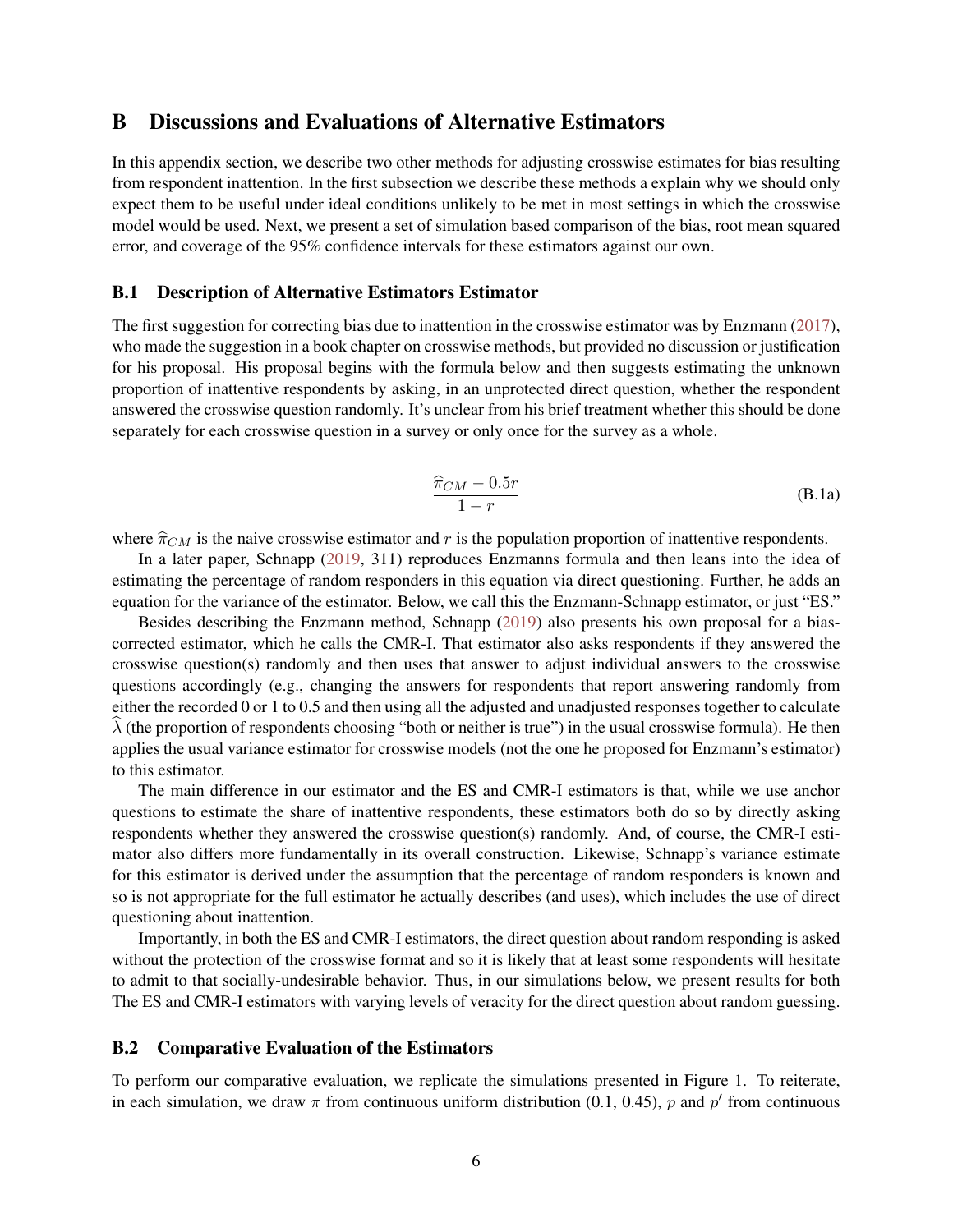uniform distribution (0.088, 0.333) (reflecting the smallest and largest values in existing studies), and  $\gamma$  from continuous uniform distribution (0.5, 1). Finally, we repeat the set of experiments for different sample sizes of 200, 500, 1000, 2000, and 5000 and evaluate the results. To include the ES and CMR-I estimators in the simulations, we simulate direct questioning that asks whether respondents give random answers in the crosswise question with three different percentages of "liars" in the direct question: 0%, 25%, and 50%. We call these conditions "No liars", "25% liars", and "50% liars", respectively. When simulating respondent answers to the direct question about whether they answered randomly, we also make the following assumption:

Assumption B.1 (One-side Lying). *Only inattentive respondents may lie about giving random answers in the crosswise questions.*

In other words, we assume that attentive respondents always report that they did not give random answers in the crosswise model.

Figure [B.1](#page-6-0) report the results of our comparative assessments. It suggests that the CMR-I estimator does not work at all and the ES estimator only works under the no lair condition, which is hard to satisfy. Additionally, the ES estimator appears to have a wider coverage of the ground truth than necessary (i.e., their 95% confidence intervals appear to cover the ground truth almost 100% of the time). In contrast, the 95% confidence interval of our estimator covers the ground truth 95% of the times as expected.

If one focuses only on the bias and MSE results, it is clear that the our estimator and the ES estimator produce identical results under the No Liars condition. Indeed, in Section B.3 below, we show that if (and only if) that assumption (and one other) holds, the ES estimator is algebraically equivalent to ours. Of course, this key assumption is unlikely to hold in any realistic setting.

<span id="page-6-0"></span>

Figure B.1: Finite Sample Performance of the Naïve, Bias-Corrected, and Enzmann-Schnapp Estimators. *Note*: This figure displays the bias, root-mean-square error, and the coverage of 95% confidence interval of naïve estimator, our estimator, Enzmann-Schanpp correction (No liars), Enzmann-Schanpp correction (25% liars), Enzmann-Schanpp correction (50% liars), CMR-I (No liars), CMR-I (25% liars), and CMR-I (50% liars).

To further investigate the relative efficiency of our estimator vs. the ES in its most favorable condition (i.e., no lair), Figure [B.2](#page-7-0) shows the relative length of the 95% confidence interval of our estimator (left panel) and the ES (right panel) to that of the conventional estimator. The figure illustrates that regardless of the sample size our estimator has a narrower confidence interval (about 1.3 times larger than the conven-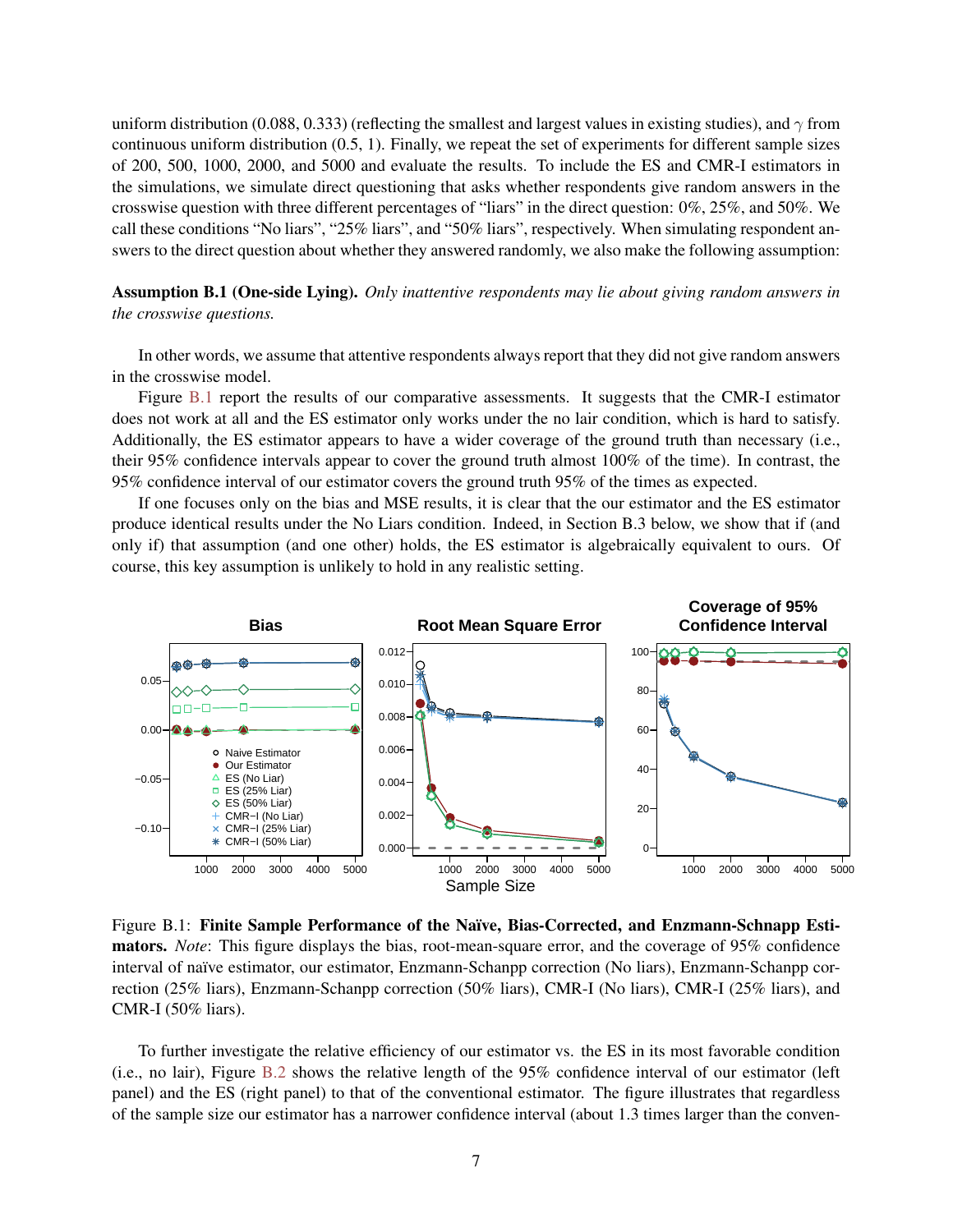tional crosswise confidence interval) than does the ES (about 4 times larger than the conventional crosswise confidence interval).

<span id="page-7-0"></span>

Relative Length of 95% Confidence Intervals

Figure B.2: Relative Lengths of 95% Confidence Interval with respect to the Naïve estimator. *Note*: This figure displays the length of the 95% confidence intervals of each estimator relative to that of the conventional estimator on the  $y$ -axis. For example, for 200 observations, the confidence interval of the Enzmann-Schnapp correction is about 4 times larger than that of the naïve estimator.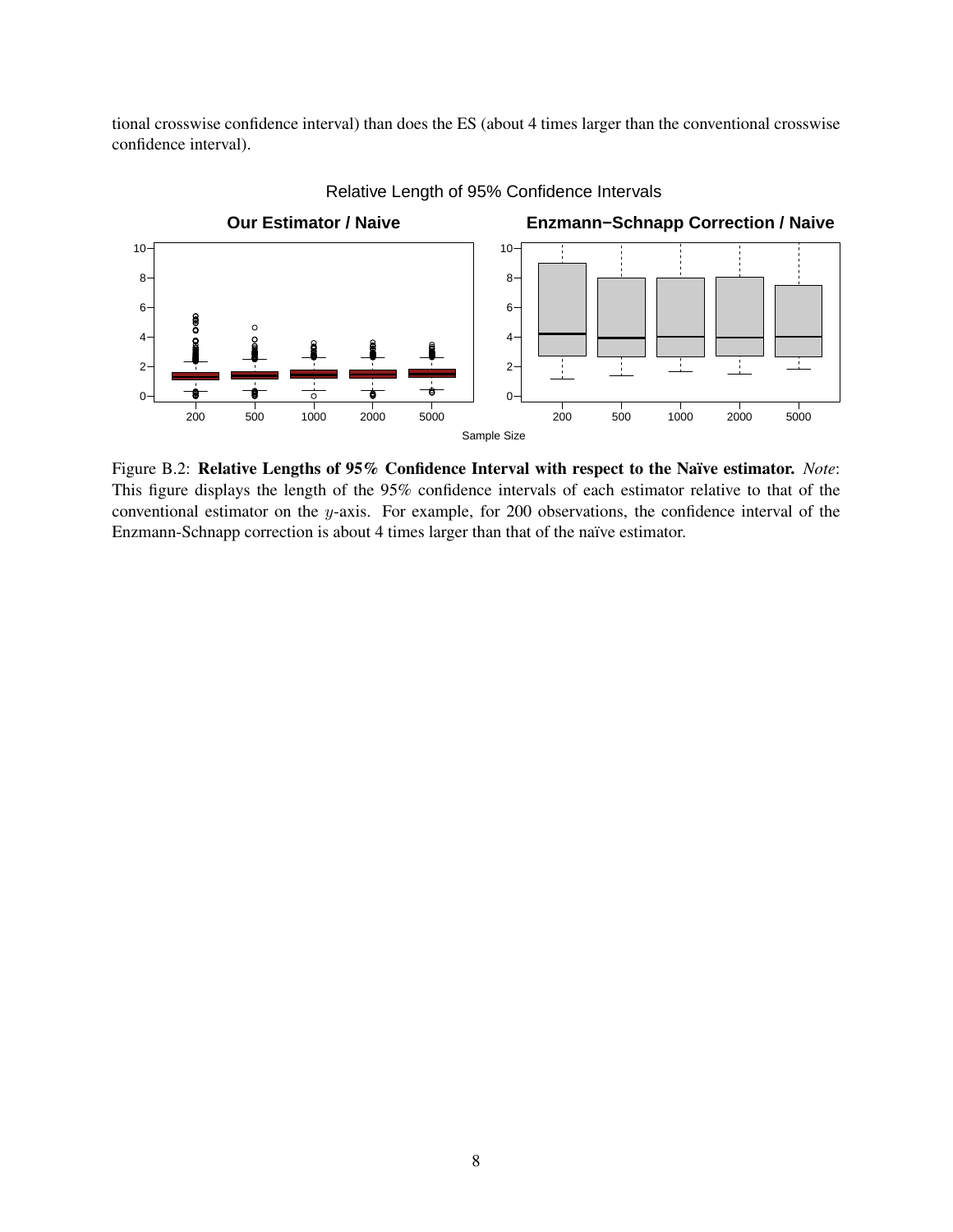# <span id="page-8-0"></span>B.3 Proof that Equation (3d) and Equation (B.1.a) are Equivalent under Several Conditions

In this section we show that our bias-corrected estimator is equivalent to the Enzmann-Schnapp correction if and only if we assume that r is an *estimated* proportion of inattentive respondents (i.e.,  $r = 1 - \hat{\gamma}$ ), Assumption 1 holds (i.e.,  $\kappa = 0.5$ ), and the proportion of inattentive respondents is estimated in the same way using the anchor question. To prove the equivalence, we show that the difference between the two estimators is zero under these conditions.

$$
\widehat{\pi}_{\text{Schnapp-Enznmann}} - \widehat{\pi}_{\text{BC}} = \frac{\widehat{\pi}_{CM} - 0.5r}{1 - r} - \left[\widehat{\pi}_{CM} - \widehat{B}_{CM}\right]
$$
(B.2a)

$$
= \frac{\widehat{\pi}_{CM} - \frac{1}{2}(1-\widehat{\gamma})}{\widehat{\gamma}} - \widehat{\pi}_{CM} + \widehat{B}_{CM}
$$
(B.2b)

$$
= \frac{\widehat{\pi}_{CM}}{\widehat{\gamma}} - \frac{1}{2\widehat{\gamma}} (1 - \widehat{\gamma}) - \widehat{\pi}_{CM} + \widehat{B}_{CM}
$$
(B.2c)

$$
= \left(\frac{1}{\hat{\gamma}} - 1\right)\hat{\pi}_{CM} - \left(\frac{1}{\hat{\gamma}} - 1\right)\frac{1}{2} + \hat{B}_{CM}
$$
 (B.2d)

$$
= \left(\frac{1}{\hat{\gamma}} - 1\right) \left(\hat{\pi}_{CM} - \frac{1}{2}\right) + \hat{B}_{CM}
$$
 (B.2e)

$$
= \left(\frac{1}{\hat{\gamma}} - 1\right) \left(\frac{\hat{\lambda} + p - 1}{2p - 1} - \frac{1}{2}\right) + \hat{B}_{CM}
$$
 (B.2f)

$$
= \left(\frac{1}{\hat{\gamma}} - 1\right) \left(\frac{\hat{\lambda} + p - 1}{2(p - \frac{1}{2})} - \frac{1}{2}\right) + \hat{B}_{CM}
$$
 (B.2g)

$$
= \left(\frac{1}{\hat{\gamma}} - 1\right) \left(\frac{\hat{\lambda} + p - 1 - (p - \frac{1}{2})}{2(p - \frac{1}{2})}\right) + \hat{B}_{CM}
$$
 (B.2h)

$$
= \left(\frac{1}{\hat{2}} - 1\right) \left(\frac{\hat{\lambda} + p - 1 - p + \frac{1}{2}}{2(p - \frac{1}{2})}\right) + \hat{B}_{CM}
$$
 (B.2i)

$$
= \left(\frac{1}{\hat{\gamma}} - 1\right) \left(\frac{\hat{\lambda} - \frac{1}{2}}{2(p - \frac{1}{2})}\right) + \hat{B}_{CM}
$$
 (B.2j)

$$
= \left(\frac{1}{2\widehat{\gamma}} - \frac{1}{2}\right) \left(\frac{\widehat{\lambda} - \frac{1}{2}}{p - \frac{1}{2}}\right) + \widehat{B}_{CM}
$$
 (B.2k)

$$
= -\left(\frac{1}{2} - \frac{1}{2\hat{\gamma}}\right)\left(\frac{\hat{\lambda} - \frac{1}{2}}{p - \frac{1}{2}}\right) + \hat{B}_{CM}
$$
 (B.21)

$$
= -\ddot{B}_{CM} + \ddot{B}_{CM} \tag{B.2m}
$$

$$
= 0 \tag{B.2n}
$$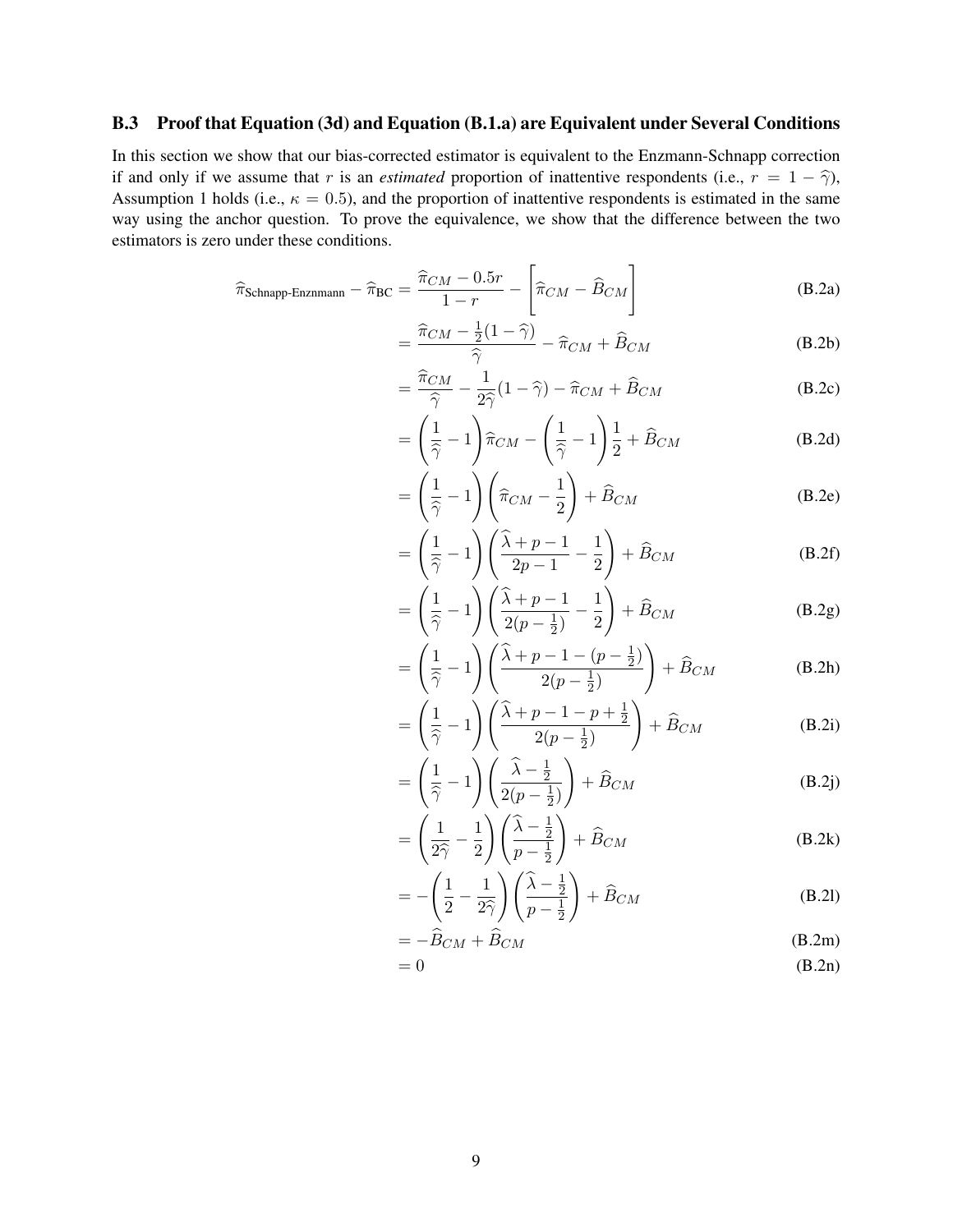# <span id="page-9-0"></span>C Additional Discussion and Simulations for Extensions

In this section, we present additional information for the proposed extensions of the bias-corrected estimator.

## <span id="page-9-1"></span>C.1 Sensitivity Analysis

Here, we present the full results of our sensitivity analysis. We applied our sensitivity analysis to all existing studies (49 estimates reported by 21 unique articles) for which we were able to collect essential information. For consistency, if the original estimate  $(\hat{\pi})$  is between 0.5 and 1 (where we expect over-reporting), we flip the direction of the estimate so that it will be between 0 and 0.5 (where we expect under-reporting). We did not apply this transformation for Figure 5. The featured studies are from Coutts et al. [\(2011\)](#page-22-1); Jann, Jerke and Krumpal (2012); Kundt, Misch and Nerré ([2013\)](#page-23-0); Korndörfer, Krumpal and Schmukle (2014); Shamsipour et al. [\(2014\)](#page-24-0); Kundt (2014); Hoffmann et al. (2015); Gingerich et al. (2016); Waubert de Puiseau, Hoffmann and Musch ( $2017$ ); Höglinger and Jann ( $2018$ ); Nasirian et al. ( $2018$ ); Kuhn and Vivyan ( $2018$ ); Banayejeddi et al. [\(2019\)](#page-22-2); Hoffmann and Musch (2019); Hopp and Speil [\(2019\)](#page-23-1); Klimas et al. [\(2019\)](#page-23-2); Meisters, Hoffmann and Musch (2020*a*); Hoffmann, Meisters and Musch ([2020\)](#page-24-1); ÖZGÜL (2020); Mieth et al. [\(2021\)](#page-24-2); Canan et al. [\(2021\)](#page-22-3).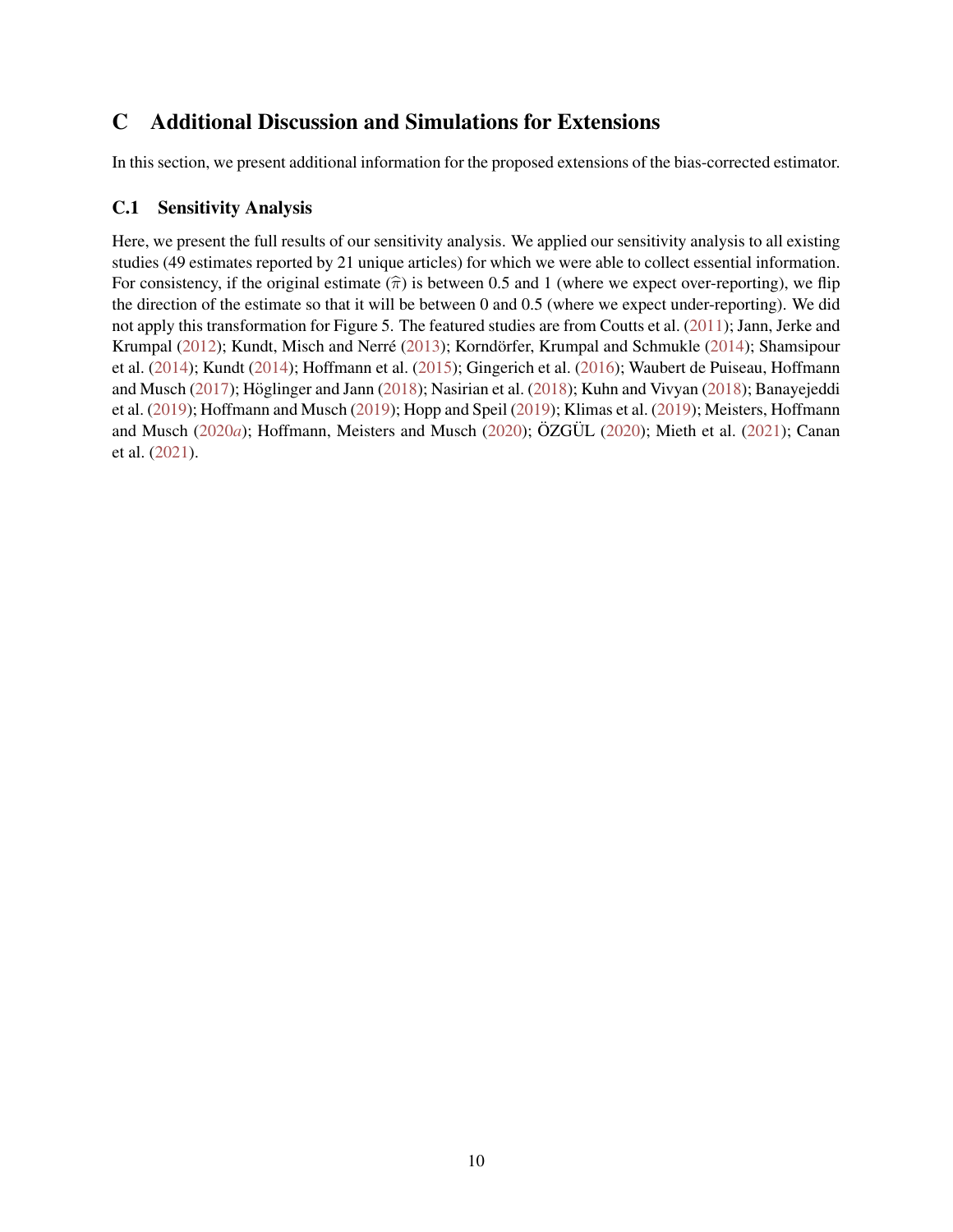

Figure C.1: Sensitivity Analysis of Previous Crosswise Estimates. *Note*: For each estimate, the bias correction is applied with varying percentages of inattentive respondents.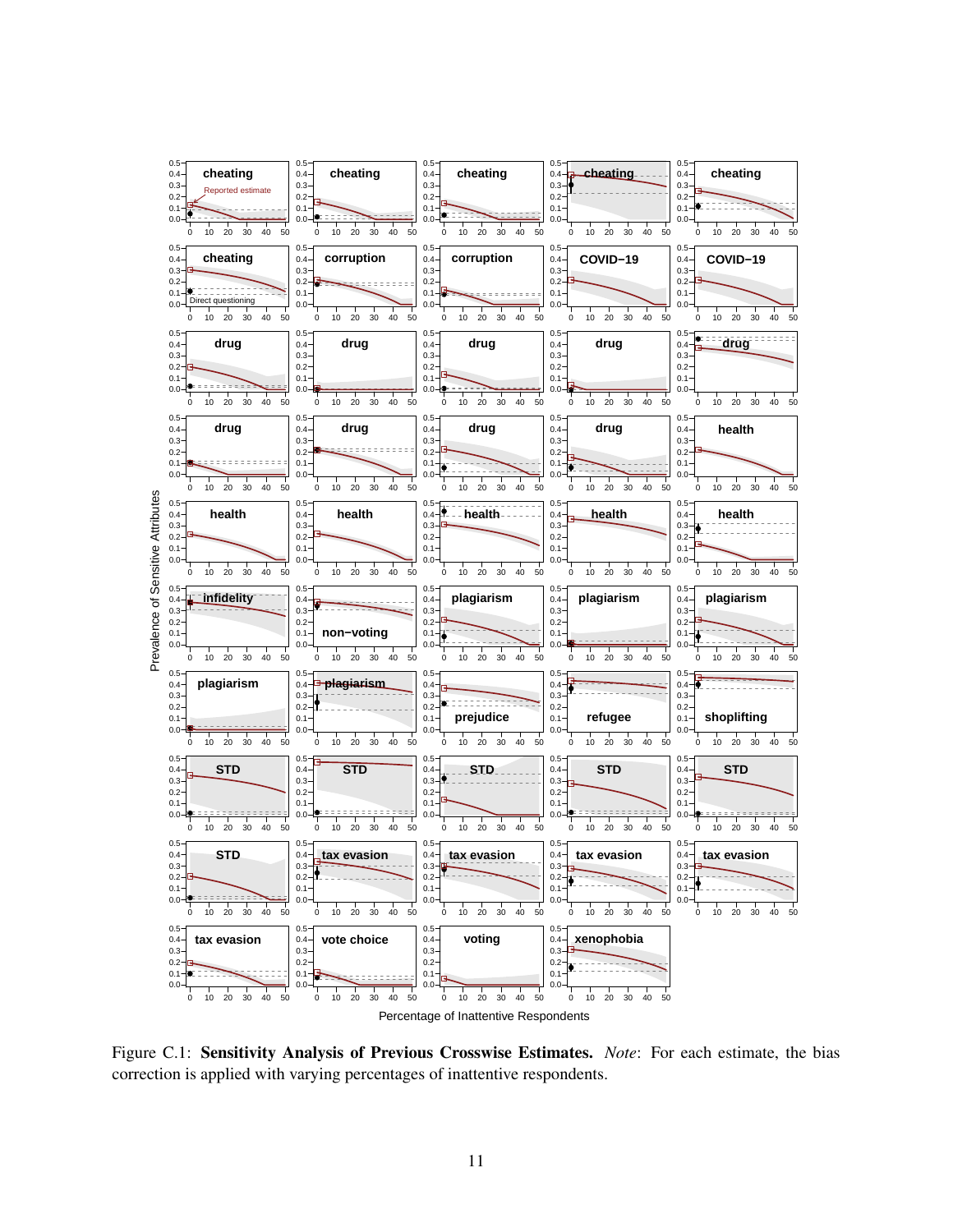### <span id="page-11-0"></span>C.2 Weighting

Here, we present our strategy to incorporate sample weights into our bias-corrected estimator. Recall that the only sample statistics we observe in our framework are  $\hat{\lambda}$  and  $\hat{\lambda}'$ , which are observed proportions of respondents choosing the crosswise item in the crosswise and anchor questions, respectively. The key idea here is that we can apply a Horvitz-Thompson-type estimator of the mean (and thus the inverse probability weighting more generally) to the crosswise proportions, where weights are the inverse of the probabilities that respondents in different strata will be in the sample. Namely, we can apply a weight  $w_i = \frac{1}{Pr(S_i = 1)}$  $\frac{1}{\Pr(S_i=1|\mathbf{X_i})},$ where  $S_i = \{0, 1\}$  is a binary variable denoting if respondent i is in the sample and  $X_i$  is a vector of the respondent's background characteristics.<sup>[1](#page-11-1)</sup>

Let  $Y_i \in \{0, 1\}$  be a binary variable denoting if respondent *i* chooses the crosswise item in the crosswise question and  $A_i \in \{0,1\}$  be a binary variable denoting if the same respondent chooses the crosswise item in the anchor question. We then estimate the weighted crosswise proportion in the crosswise question and the weighted proportion of attentive respondents in the following way:

$$
\widehat{\lambda}_w = \frac{\sum_{i=1}^n w_i Y_i}{\sum_{i=1}^n w_i} \quad \text{and} \quad \widehat{\gamma}_w = \frac{\frac{\sum_{i=1}^n w_i A_i}{\sum_{i=1}^n w_i} - \frac{1}{2}}{\frac{1}{2} - p'}, \tag{C.1a}
$$

The proof is straightforward. Assuming that  $Y_i \perp S_i | X$  (choosing the crosswise item and being in the sample are statistically independent conditional upon a covaraite), weighting can recover the population crosswise proportion  $\lambda$  from the sample crosswise response  $Y_i S_i$ :

$$
\mathbb{E}\left[\frac{Y_i S_i}{\Pr(S_i = 1|X)}\right]
$$
\n
$$
= \mathbb{E}\left[\mathbb{E}\left[\frac{Y_i S_i}{\Pr(S_i = 1|X)}\middle|X\right] \quad \text{(Iterative Expectation)}
$$
\n
$$
= \mathbb{E}\left[\frac{\mathbb{E}[Y_i|X]\mathbb{E}[S_i|X]}{\Pr(S_i = 1|X)}\right] \quad \text{(Conditional Independence)}
$$
\n
$$
= \mathbb{E}\left[\frac{\mathbb{E}[Y_i|X]\Pr(S_i = 1|X)}{\Pr(S_i = 1|X)}\right] \quad \text{(Definition of Expectation)}
$$
\n
$$
= \mathbb{E}[\mathbb{E}[Y_i|X]]
$$
\n
$$
= \mathbb{E}[Y_i] \quad \text{(Iterative Expectation)}
$$
\n
$$
= \lambda
$$

<span id="page-11-1"></span><sup>&</sup>lt;sup>1</sup>In this article, we only consider the base weight, but one can naturally include other weights such as non-response weights to construct the final survey weights.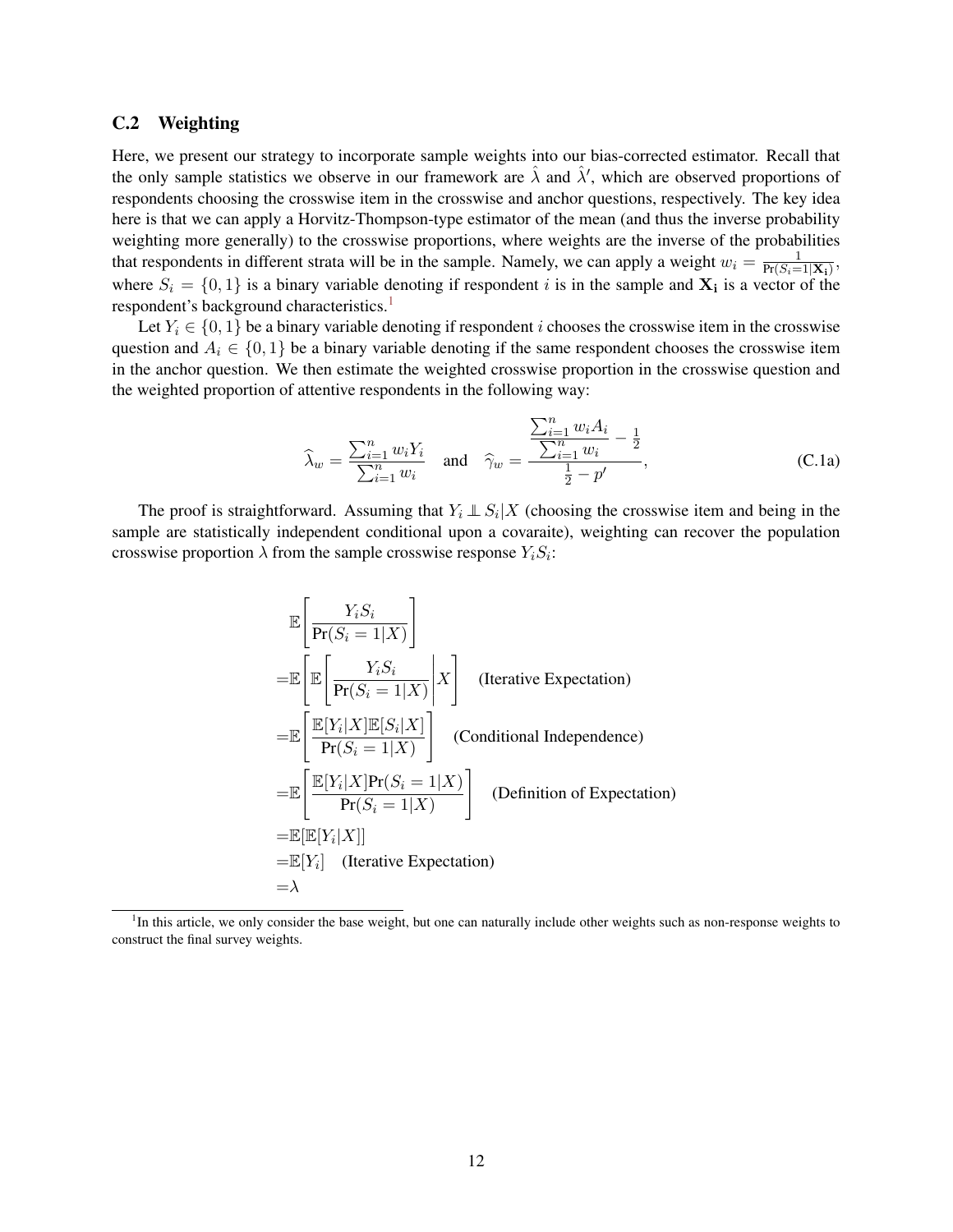Similarly, we can show that

$$
\mathbb{E}\left[\frac{A_i S_i}{\Pr(S_i = 1 | X)}\right]
$$
\n
$$
= \mathbb{E}\left[\mathbb{E}\left[\frac{A_i S_i}{\Pr(S_i = 1 | X)}\middle| X\right]\right]
$$
\n
$$
= \mathbb{E}[A_i]
$$
\n
$$
= \lambda'
$$

In practice, researchers can calculate weights using their favorite weighting techniques such as raking (or iterative proportional fitting), matching, propensity score weighting, or sequential applications of these. Recent research shows that "when it comes to accuracy, choosing the right variables for weighting is more important than choosing the right statistical method" (Mercer, Lau and Kennedy, 2018, 4). Thus, we recommend that researchers think carefully about the association between the sensitive attribute of interest and basic demographic and other context-dependent factors when using weighting. To choose the "right" variables, our proposed regression models can also be useful exploratory aids. When generalizing the results on sensitive attributes to a larger population, however, it is strongly advised to elaborate on how weights are constructed and what potential bias may exist (Franco et al., 2017).

Another possible approach to deal with highly selected samples is to employ multilevel regression and post-stratification (MRP) (Downes et al., [2018\)](#page-23-3). While we do not consider MRP with crosswise estimates in this article, future research should explore the optimal strategy to use MRP in sensitive questions.

To illustrate our weighting strategy, we simulate crosswise data with two covariates:  $X_1 \sim Binomial(0.5)$ and  $X_2 \sim \text{Poisson}(30)$  for, for example, 100,000 voters. Specifically, we simulate the true prevalence rates in the crosswise and anchor questions according to the following generative models:

$$
\pi = \frac{\exp(\beta_0 + \beta_1 X_1 + \beta_2 X_2)}{1 + \exp(\beta_0 + \beta_1 X_1 + \beta_2 X_2)}
$$

$$
\gamma = \frac{\exp(\theta_0 + \theta_1 X_1 + \theta_2 X_2)}{1 + \exp(\theta_0 + \theta_1 X_1 + \theta_2 X_2)},
$$

where we set  $\beta_0 = -1.5$ ,  $\beta_1 = 0.5$ ,  $\beta_2 = 0.02$  and  $\theta_0 = 2$ ,  $\theta_1 = -0.1$ ,  $\theta_2 = -0.01$ . For example, we can consider  $X_1$  as a binary indicator for being female (as opposed to non-female) and female voters are more likely to have sensitive traits than non-female voters (i.e.,  $\beta_1 = 0.5$ ).

Under this generative model, the population-level proportion of individuals with sensitive traits is 0.35 (and the population proportion is 0.40 for female and 0.29 for non-female voters). Now, from the population of 100,000 voters, we sample 1000, 2000, 3000, 4000, and 5000 individuals. In this process, we intentionally oversample female voters with probability 0.7. Consequently, we obtain sample weights 1.43 for female voters and 3.33 for non-female voters. We then generate bias-corrected crosswise estimates with and without incorporating the sample weights.

Figure [C.2](#page-13-1) compares bias-corrected crosswise estimates based on simulated unrepresentative samples with and without sample weights. It demonstrates that while the unweighted estimator always overestimates the ground truth, the weighted estimator captures the population-level quantity of interest.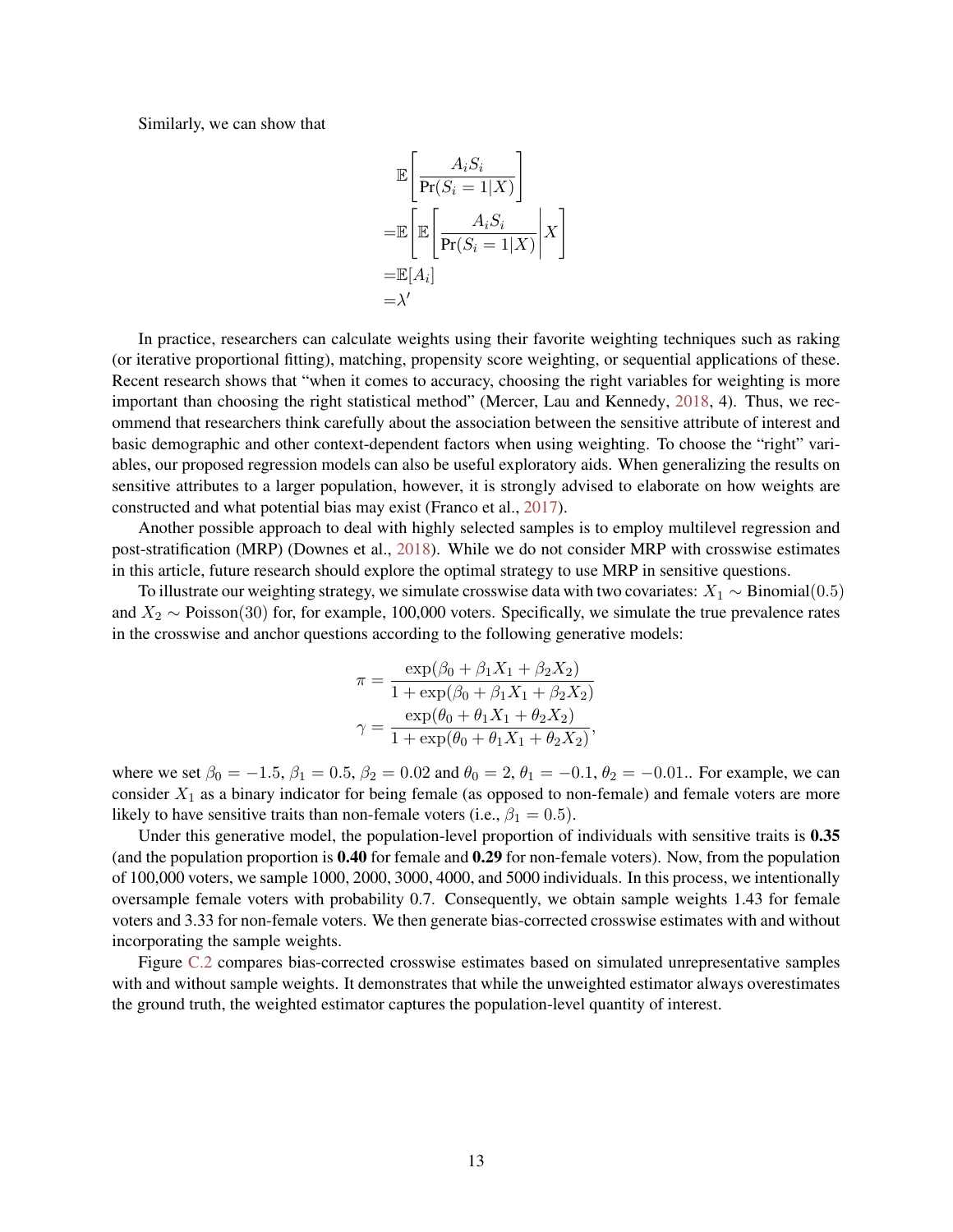<span id="page-13-1"></span>

Figure C.2: Weighting in the Crosswise Estimator. *Note*: This figure shows bias-corrected crosswise estimates without weighting (left panel) and estimates with weighting (right panel) based on simulated unrepresentative samples.

### <span id="page-13-0"></span>C.3 Multivariate Regression: Sensitive Attribute as an Outcome

To validate this regression framework, we simulate crosswise data with two covariates:  $X_1 \sim Binomial(0.5)$ and  $X_2 \sim \text{Poisson}(30)$ . Specifically, we simulate the true prevalence rates in the crosswise and anchor questions according to the following generative models:

$$
\pi = \frac{\exp(\beta_0 + \beta_1 X_1 + \beta_2 X_2)}{1 + \exp(\beta_0 + \beta_1 X_1 + \beta_2 X_2)}
$$

$$
\gamma = \frac{\exp(\theta_0 + \theta_1 X_1 + \theta_2 X_2)}{1 + \exp(\theta_0 + \theta_1 X_1 + \theta_2 X_2)},
$$

where we set  $\beta_0 = -1.5$ ,  $\beta_1 = 0.5$ ,  $\beta_2 = 0.02$  and  $\theta_0 = 2$ ,  $\theta_1 = -0.1$ ,  $\theta_2 = -0.01$ ..

Finally, we estimate the crosswise regression with the latent sensitive trait as the outcome variable. For estimation, we take a natural log of this likelihood function and maximize it by an iterative maximization method. For inference, we use the negative inverse of the Hessian matrix of the log-likelihood evaluated at the maximum likelihood estimates to compute standard errors of the estimated coefficients. The same applies to the next regression model. Figure [C.3](#page-14-1) displays the estimated parameters and confidence intervals with different sample sizes. The results suggest that the proposed model and estimation strategy can recover the true parameters (asymptotically). It is also straightforward to compute predicted probabilities of having a sensitive attribute with 95% confidence intervals using the parametric bootstrap. Figure [C.4](#page-14-2) displays the predicted probabilities of having sensitive attributes in this particular simulation with different values for  $X_1$ .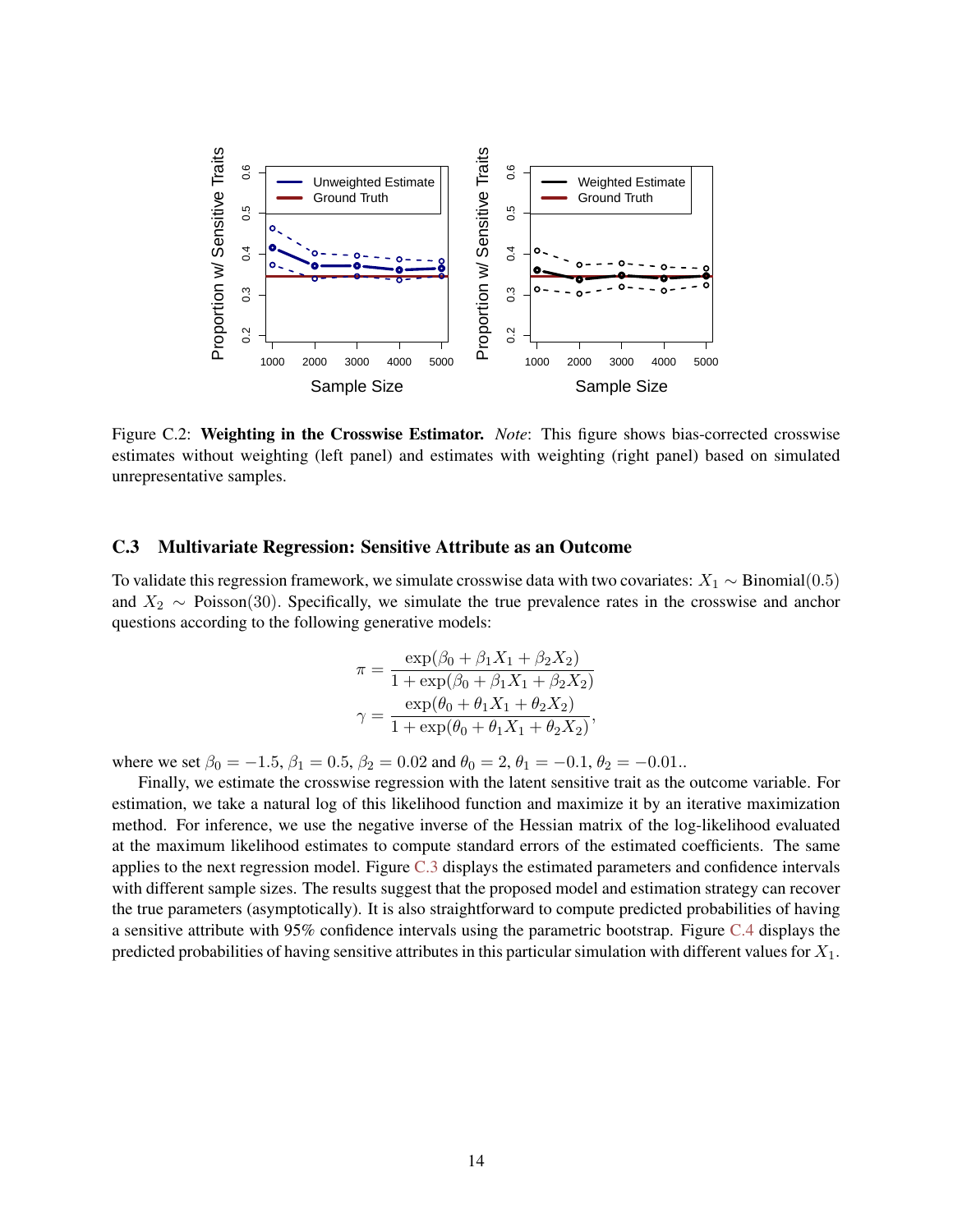<span id="page-14-1"></span>

Figure C.3: Finite Sample Performance of Regression Estimator (Sensitive Trait as a Predictor). *Note*: Regression estimates of six parameters in simulated data. The dashed lines indicate the true values for the parameters.

<span id="page-14-2"></span>

<span id="page-14-0"></span>Figure C.4: True and Predicted Proportions of Sensitive Attributes *Note*: This graph visualizes the empirical distribution of the probability of having sensitive attributes for  $X_1 = 0$  and  $X_1 = 1$  based on the ground truth with  $N = 4000$  (left panel) and simulated predicted values (right panel).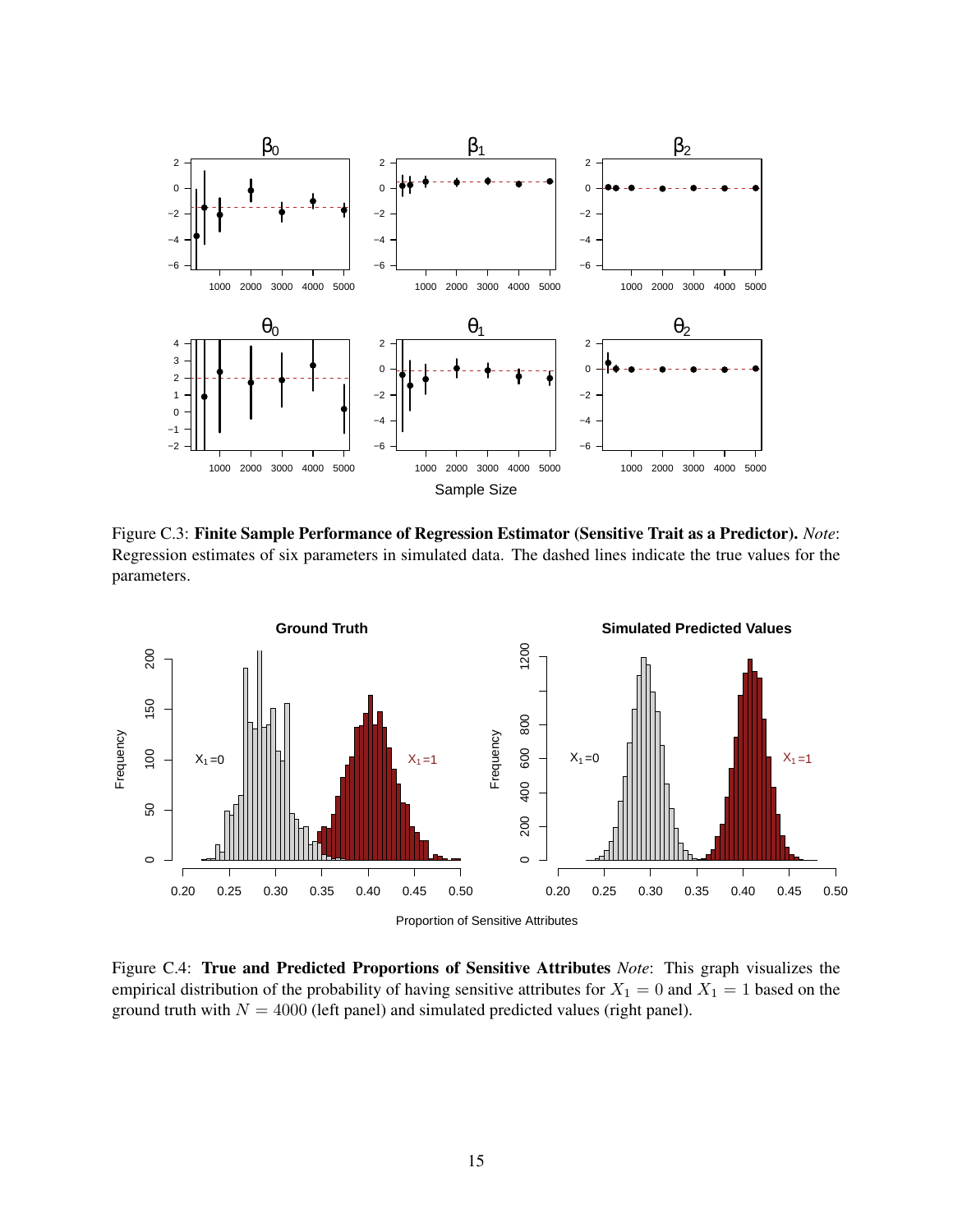#### C.4 Multivariate Regression: Sensitive Attribute as a Predictor

Next, we propose regressions models in which the latent sensitive attribute is used as a predictor or explanatory variable. Let  $V_i$  be a continuous or discrete outcome variable for respondent i (other types of outcome variables are also possible). We define the regression model (conditional expectation) of interest as:

$$
g_{\Theta}(V_i|\mathbf{X_i}, Z_i),\tag{C.2a}
$$

where  $\Theta$  is a vector of parameters that associate a set of predictors plus the indicator for having a sensitive trait  $(X_i, Z_i)$  and the response variable  $(V_i)$ . For example, for a normally distributed outcome variable, we can consider  $g_{\Theta}(V_i|\mathbf{X_i}, Z_i) = \mathcal{N}(\alpha + \boldsymbol{\gamma}^\top \mathbf{X_i} + \delta Z_i, \sigma^2)$  with  $\Theta = (\alpha, \boldsymbol{\gamma}, \delta, \sigma^2)$ . For a binary response variable, we can consider  $g_{\Theta}(V_i|\mathbf{X_i}, Z_i) = \text{Bernoulli}(\phi)$ , where  $\frac{\phi}{1-\phi} = \alpha + \gamma^{\top} \mathbf{X_i} + \delta Z_i$  and  $\Theta = (\alpha, \gamma, \delta)$ . Our goal is to make inferences about the association between the latent sensitive attribute  $(Z_i)$  and the response variable  $(V_i)$  after controlling for other covariates ( $\delta$  is our primary quantity of interest).

Using all the available information from data, the observed data likelihood function then becomes:

$$
\mathcal{L}(\beta, \theta, \Theta | \{V_i, \mathbf{X_i}, Y_i, A_i\}_{i=1}^n, p, p') = \prod_{i=1}^n g_{\Theta}(V_i | \mathbf{X_i}, Z_i, T_i) \mathbb{P}(Y_i = 1, Z_i, T_i | \mathbf{X_i}) \mathbb{P}(A_i = 1, Z_i, T_i | \mathbf{X_i})
$$
\n
$$
= \prod_{i=1}^n \left\{ g_{\Theta}(V_i | \mathbf{X_i}, 1, 1) p^{Y_i} (1 - p)^{1 - Y_i} \pi_{\beta}(\mathbf{X_i}) (1 - p')^{A_i} p'^{1 - A_i} \gamma_{\theta}(\mathbf{X_i}) + g_{\Theta}(V_i | \mathbf{X_i}, 0, 1) (1 - p)^{Y_i} p^{1 - Y_i} (1 - \pi_{\beta}(\mathbf{X_i})) (1 - p')^{A_i} p'^{1 - A_i} \gamma_{\theta}(\mathbf{X_i}) + g_{\Theta}(V_i | \mathbf{X_i}, 1, 0) \frac{1}{2} \pi_{\beta}(\mathbf{X_i}) \frac{1}{2} (1 - \gamma_{\theta}(\mathbf{X_i})) + g_{\Theta}(V_i | \mathbf{X_i}, 0, 0) \frac{1}{2} (1 - \pi_{\beta}(\mathbf{X_i})) \frac{1}{2} (1 - \gamma_{\theta}(\mathbf{X_i})) \right\}, \qquad (C.2b)
$$

where each part inside the bracket is  $g_{\Theta}(V_i|\mathbf{X_i}, z, t) \mathbb{P}(Y_i = 1 | Z_i = z, T_i = t) \mathbb{P}(Z_i = z | \mathbf{X_i}) \mathbb{P}(A_i = 1 | Z_i = z, T_i = t)$  $z, T_i = t$ ) $\mathbb{P}(T_i = 1 | \mathbf{X_i})$ , where  $z = \{0, 1\}$  and  $t = \{0, 1\}$ .

We assume that Assumptions 1-3 hold as well as  $V_i \perp V_i | \mathbf{X_i}$ ,  $V_i \perp A_i | \mathbf{X_i}$ , and  $Y_i \perp A_i | \mathbf{X_i}$ . The key insight is that, under these assumptions, we can rewrite the entire likelihood of the observed crosswise data as a product of three conditional probabilities. We can then marginalize the product over the two latent variables  $Z_i$  and  $T_i$  by summing up the conditional probabilities that we could in principle obtain for all possible combinations of the latent variables.<sup>[2](#page-15-0)</sup> Our simulation studies confirm that this regression model can recover both the main  $(\Theta)$  and auxiliary  $(\beta, \theta)$  parameters (Section [C.4\)](#page-14-0). We plan to demonstrate the effectiveness of the proposed regression frameworks with empirical examples in future research.

To validate the proposed framework, we simulate crosswise data with two covariates as in Online Appendix [C.3.](#page-13-0) We then simulate the response variable according to the following generative model:

$$
V_i = \gamma_0 + \gamma_1 X_1 + \gamma_2 X_2 + \delta Z_i + \epsilon_i,
$$

<span id="page-15-0"></span><sup>&</sup>lt;sup>2</sup>For example, the third component inside the bracket represents  $g_{\Theta}(V_i|\mathbf{X_i}, 1, 0) \mathbb{P}(Y_i = 1 | Z_i = 1, T_i = 0) \mathbb{P}(Z_i = 1 | Z_i = 1, T_i = 0)$  $1|\mathbf{X_i})\mathbb{P}(A_i = 1|Z_i = 1, T_i = 0)\mathbb{P}(T_i = 1|\mathbf{X_i})$ . Here,  $\mathbb{P}(Y_i = 1|Z_i = 1, T_i = 0)$  is the conditional probability that respondents choose the crosswise item when they actually have a sensitive trail *and* do not provide attentive responses. Because they do not follow the instruction, Assumption 1 states that this probability is  $\frac{1}{2}$  (regardless of  $Z_i$ ). Next,  $\mathbb{P}(Z_i = 1|\mathbf{X_i})$  is the conditional probability that respondents have a sensitive trait, and we defined this quantity as  $\pi_{\beta}(\mathbf{X}_i)$ . Now,  $\mathbb{P}(A_i = 1 | Z_i = 1, T_i = 0)$ is the conditional probability that respondents choose the crosswise item in the anchor question when they actually have a sensitive trait *and* do not provide attentive responses. Because they do not follow the instruction, Assumption 1 states that this probability is  $\frac{1}{2}$  (regardless of  $Z_i$ ). Finally,  $\mathbb{P}(T_i = 1 | \mathbf{X_i})$  is the conditional probability that respondents *do not* provide attentive responses, and we defined this quantity as  $1-\gamma_{\theta}(\mathbf{X_i})$ . Hence, the joint probability for this component is  $g_{\Theta}(V_i|\mathbf{X_i}, 1, 0) \frac{1}{2} \pi_{\theta}(\mathbf{X_i}) \frac{1}{2}(1-\gamma_{\theta}(\mathbf{X_i}))$ .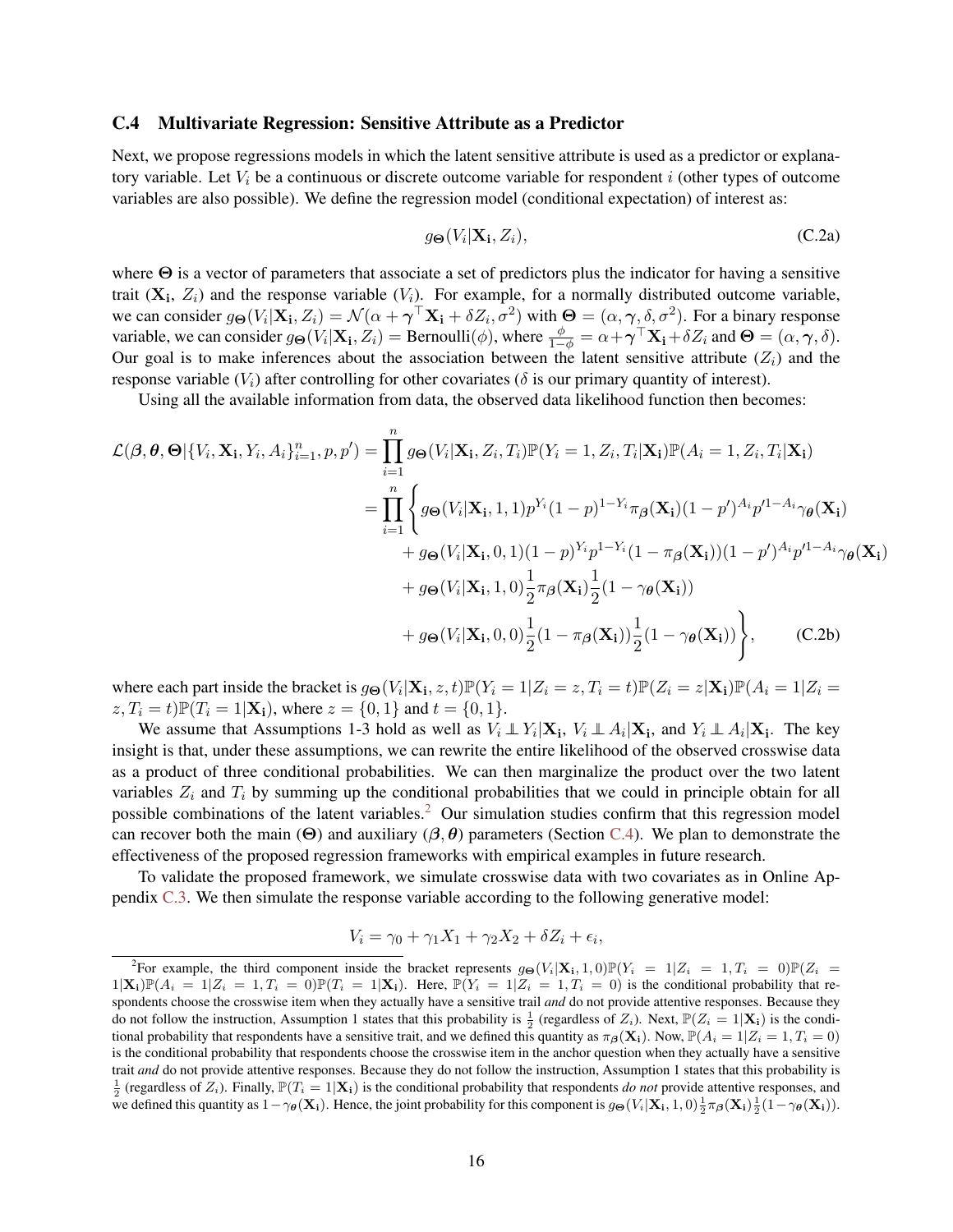where we set  $\gamma_0 = 0$ ,  $\gamma_1 = 0.3$ ,  $\gamma_2 = 0.01$ ,  $\delta = 1$ , and  $\epsilon_i \sim N(0, 1)$ . Recall that  $Z_i$  is a latent variable for having a sensitive trait and we cannot observe its value directly (and thus crosswise data do not contain  $Z_i$ ).

We then estimate the above crosswise regression model with the simulated observed outcome and cross-wise data. Figure [C.5](#page-16-0) shows the estimates for our quantity of interest with different sample size. It demonstrates that the proposed regression model and estimation strategy can recover the latent magnitude of the association between the latent sensitive trait and the response variable ( $\delta = 1$ ). It also shows that other ten parameters can be properly estimated by the proposed regression model. It is also straightforward to compute predicted values of the outcome variable with 95% confidence intervals using the parametric bootstrap. Figure [C.6](#page-17-1) displays the predicted values of the outcome in this particular simulation with different values for Z.

<span id="page-16-0"></span>

Figure C.5: Finite Sample Performance of Regression Estimator (Sensitive Trait as a Predictor). *Note*: The dashed lines indicate the true values for the parameters.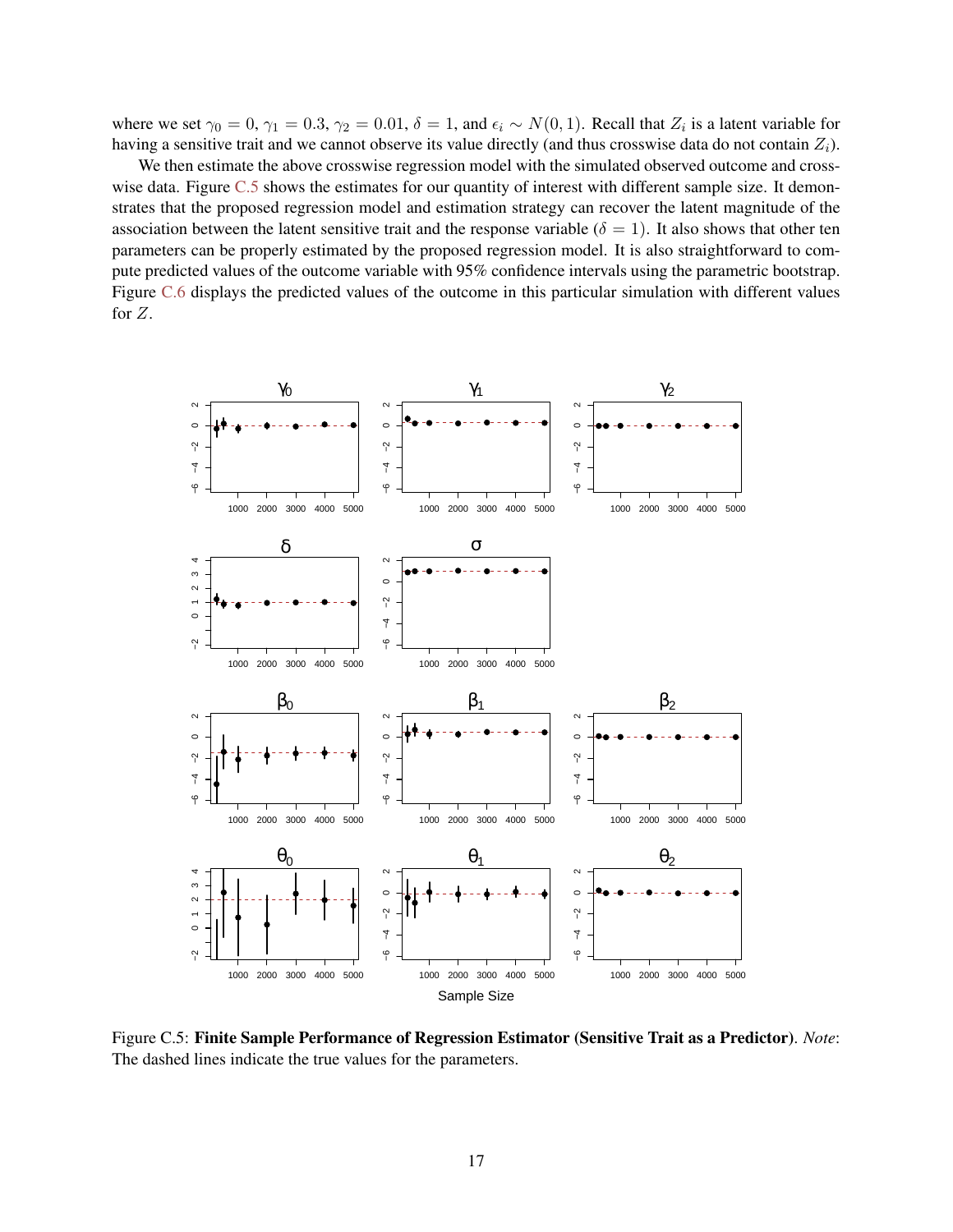<span id="page-17-1"></span>

Figure C.6: Simulated Outcome Values with and without the Sensitive Attribute. *Note*: This graph visualizes the density of simulated (predicted) values for the outcome variable in the absence (left density) and presence (right density) of the sensitive attribute.

### <span id="page-17-0"></span>C.5 Sample Size Determination and Parameter Selection

When using the crosswise model with our procedure, researchers may wish to choose the sample size and specify other design parameters (i.e.,  $\pi'$ , p, and p') so that they can obtain (1) high statistical power for hypothesis testing and/or (2) narrow confidence intervals for precise estimation. To fulfill these needs, we develop power analysis and data simulation tools appropriate for our bias-corrected estimator.

First, our power analysis uses a one-sided hypothesis test based on the Wald test (Ulrich et al., [2012\)](#page-24-3). We consider the null hypothesis  $H_0 : \pi \leq \pi_0$ , where  $\pi_0$  (prevalence rate under the null) may be zero or a particular value obtained from direct questioning. Assuming that the crosswise estimate is larger than the direct questioning estimate — and larger than zero (i.e., more-is-better assumption), we then consider the alternative hypothesis  $H_1$ :  $\pi > \pi_0$  when the true value of  $\pi$  is  $\pi_1$ . Based on the normal approximation, the power function becomes:

$$
\underbrace{\mathbb{P}(\{\text{Reject } H_0 | H_1 \text{ is true}\})}_{\text{Power}} = \beta = 1 - \underbrace{\Phi\left(\frac{\pi_0 - \pi_1 - c\tilde{\sigma}_0}{\tilde{\sigma}_1}\right)}_{\mathbb{P}(\text{Type II Error})},
$$
(C.3)

where  $\Phi$  is the cumulative distribution function of the standard normal distribution,  $c = \Phi(1 - \alpha)$  is the critical value given size  $\alpha = \mathbb{P}(\text{Type I Error})$ , and  $\tilde{\sigma}_0$  and  $\tilde{\sigma}_1$  are *simulated* standard errors of the biascorrected estimates under  $H_0$  and  $H_1$ , respectively.<sup>[3](#page-17-2)</sup>

Panel A of Figure [C.7](#page-18-1) plots power curves against the sample sizes. For this illustration, we assume that  $\pi_0 = 0$ ,  $\pi_1 = 0.1$ ,  $\pi' = 0$ ,  $p' = 0.1$ ,  $\gamma = 0.8$ , and  $\alpha = 0.05$ . Substantively, this means that we hope to distinguish the estimated prevalence of 0.1 from zero with a 95% (100%  $\times$  1 –  $\alpha$ ) level of confidence when we expect that only 80% of respondents are attentive. Panel A displays multiple power curves for different

<span id="page-17-2"></span><sup>&</sup>lt;sup>3</sup>We simulate the standard errors in repeated Monte Carlo experiments at  $n = \{1, 500, 1000, 1500, 2000, 2500\}$ . Our software also allows one to draw more fine-grained power curves.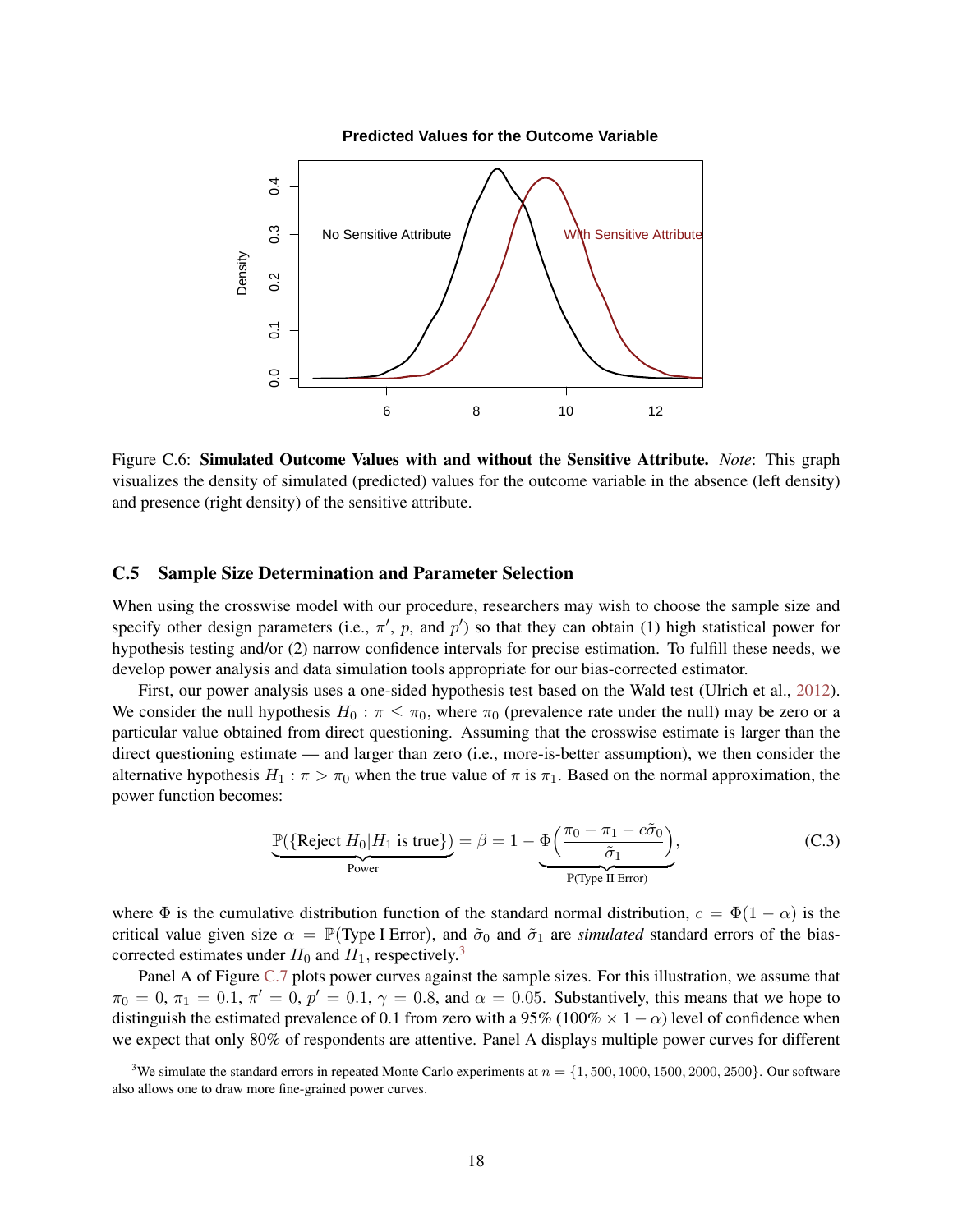values of p. It suggests that if researchers want to reject  $H_0$  with power  $\beta = 0.8$  they need to have about 400 (when  $p = 0.1$ ), 600 (when  $p = 0.2$ ), and 1400 (when  $p = 0.3$ ) respondents.

<span id="page-18-1"></span>

Figure C.7: Tools for Power Analysis and Parameter Selection. *Note*: Panel A shows power curves for three different values of p. Panel B offers visualizes type I error, type II error, and power as areas under the empirical cumulative distribution of point estimates under  $H_0$  (left) and  $H_1$  (right). Panel C display 100 point estimates and 95% confidence intervals based on 100 simulated data sets.

After choosing the sample size n, researchers may wish to verify if the selected n and design parameters achieve the desired level of power and re-adjust their design parameters if necessary. To further assist applied researchers, Panel B visualizes type I error, type II error, and statistical power as areas under the (empirical) cumulative distribution function of the sampling distribution of the bias-corrected estimates based on  $H_0$ (left) and  $H_1$  (right). We assume the same parameter values as above and  $n = 400$  and  $p = 0.1$ . Panel B shows a small type I error and high power (close to 0.8) or equivalently small type II error as we expected.

Next, our data simulation tool allows researchers to see what they would obtain from using the crosswise model with some fixed sample size and parameter values. The key idea is to give analysts a sense of how large their 95% confidence interval would be and let them change the sample size and design parameters to achieve their desired precision (i.e., desired length of the confidence interval). To illustrate, Panel C shows the point estimates and 95% confidence intervals based on 100 simulated data sets with  $n = 1000$ and  $\pi = 0.1$ ,  $\pi' = 0$ ,  $p = p' = 0.1$ ,  $\gamma = 0.8$ . It suggests that the resulting interval estimate would be approximately the point estimate  $\pm 0.05$ . If a narrower confidence interval is needed, researchers should increase the sample size and/or choose lower values for  $p$  and  $p'$ .

#### <span id="page-18-0"></span>C.6 Secret Number Approach to Non-Sensitive Statements

This section introduces another extension of our method, which was not fully discussed in the main manuscript. One of the obstacles for some researchers to use the crosswise model is that they need to find an appropriate non-sensitive statement with a known prevalence in the crosswise question. Further, to maintain respondent privacy it is essential that a *different* non-sensitive item be used with each crosswise question in the survey. This can be quite difficult to do in practice when one asks many crosswise questions. To remedy this problem, we propose a *secret number approach* to the non-sensitive statement. The essence of the secret number approach is to use a different virtual die roll for the non-sensitive crosswise item in each question, but to do so in a way that makes it clear to respondents the critical information remains private even if they believe surveyors are recording the result of the virtual die rolls.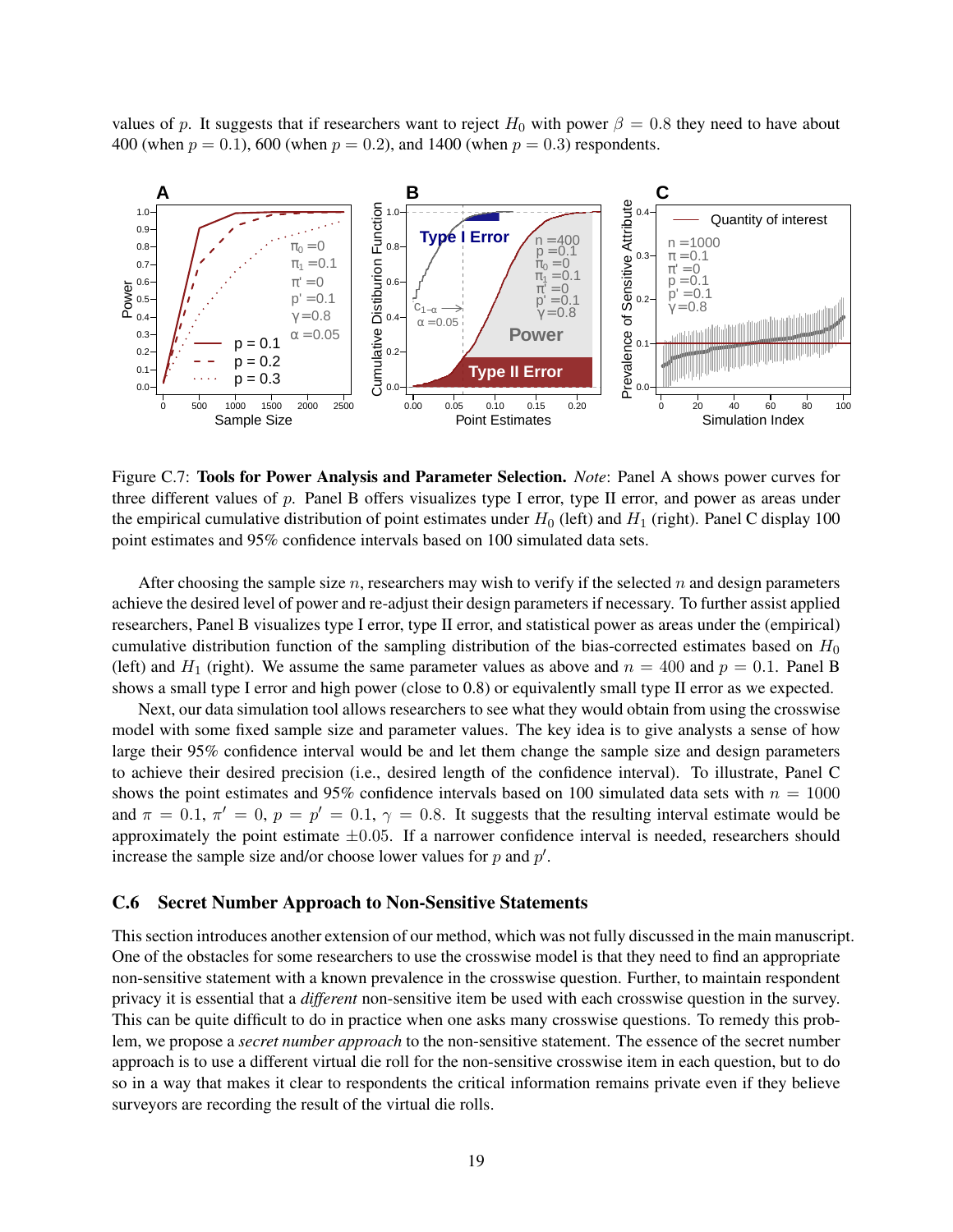If respondents believe that a virtual die roll is private, there are many advantages of using it in online surveys for the non-sensitive piece of private information needed in the crosswise question (e.g., after they roll the die the statement used is something like the value of my die roll was 4 rather than a statement like my mother was born in January.) These advantages are the same ones as using a physical die in a paper and pencil survey and include:

• The necessary probabilities are known completely and do not change with the population being surveyed.

• The die roll can be used in the same format in many different questions, alleviating the need to develop a large library of items with known prevalence for surveys with many crosswise items.

• There is no chance that respondents will not know the value of the die roll or be uncertain about it (unlike, for example, their mother's birthday).

• The die roll is independent of sensitive item by construction.

The problem with the virtual die roll is that respondents will often not believe that it is not being recorded and so their privacy protection will be undermined.

However, a simple addition to the instructions for rolling a virtual die alleviates this problem completely. To reassure respondents that such virtual dice rolls cannot be recorded and used by researchers to undermine privacy, one can simply ask the respondent to first pick (and perhaps write down) a "secret number", which must be an integer between 1 and 6, and then roll the virtual die. Then, the statement they evaluate is simply "The value of the dice roll for this question was equal to my secret number."

Further, in surveys with multiple crosswise items, respondents can be told that the can change their secret number on each question or not as they like. Since researchers will not know whether they have or not, their privacy is assured.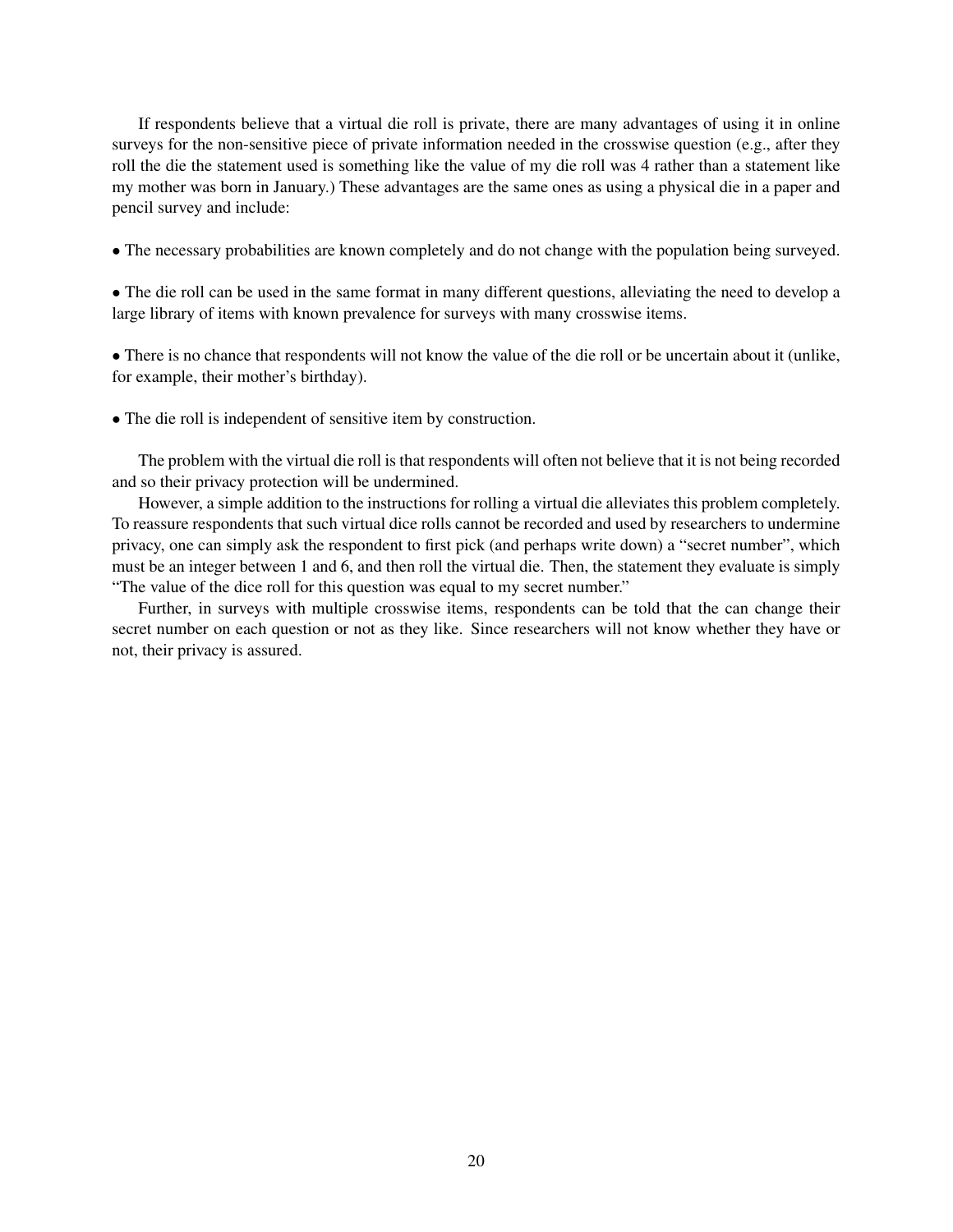# <span id="page-20-0"></span>D Examples and Discussion of Constructing Anchor Questions

As discussed in the main text, anchor questions should be topically connected to the other questions that are being asked in the crosswise format and should be sufficiently sensitive that they do not stand out relative to the other crosswise items.

Our purpose here is to first provide some examples of anchor questions that could be used for typical kinds of political science surveys that might use crosswise questions and then some discussion and practical advice about how to choose/construct good anchor questions.

# <span id="page-20-1"></span>D.1 Practice Guide

We first offer some practical advice for researchers when designing a bias-corrected crosswise model. First, to satisfy the random pick assumption (Assumption 1), researchers should randomize the order of the two crosswise answer-choices both in the crosswise and anchor questions. This can be done at the question level or (if there are many crosswise questions presented sequentially) at the respondent level (to avoid respondent confusion).

Second, attention consistency (Assumption 2) is satisfied when the crosswise and anchor questions have the same *proportion* of attentive respondents. If respondents, on average, perceive these two types of questions to be somehow different, attention consistency may be violated. Thus, we recommend that researchers design the anchor questions to fit in topically with the other crosswise questions in the survey, have a similar level of sensitivity, and look quite similar to them (e.g., the anchor question should use the same format for the non-sensitive item as the other crosswise questions (e.g., a mother's birthday) and the sensitive item should be about the same length in both the anchor and other crosswise questions).

We discuss more of the subtleties of writing good anchor questions (and provide examples) below. In addition, researchers may also compare the duration of time spent on the crosswise and anchor questions as a way of diagnosing any differences in how respondents have treated them.

Finally, randomizing the position of the anchor question in the survey relative to the crosswise questions may help guarantee that there is no carryover effect from one type of question to another (Assumption 3).

### <span id="page-20-2"></span>D.2 Examples

To help researchers get started on writing useful anchor questions, we provide a set of examples for anchor questions that might fit into crosswise survey modules on sensitive political topics (see Table [D.1\)](#page-21-0). Of course, these examples are meant only as a starting point and may or may not make sense in any given setting. As always researchers should think carefully (and creatively) about the specific survey and sample in which they might be used.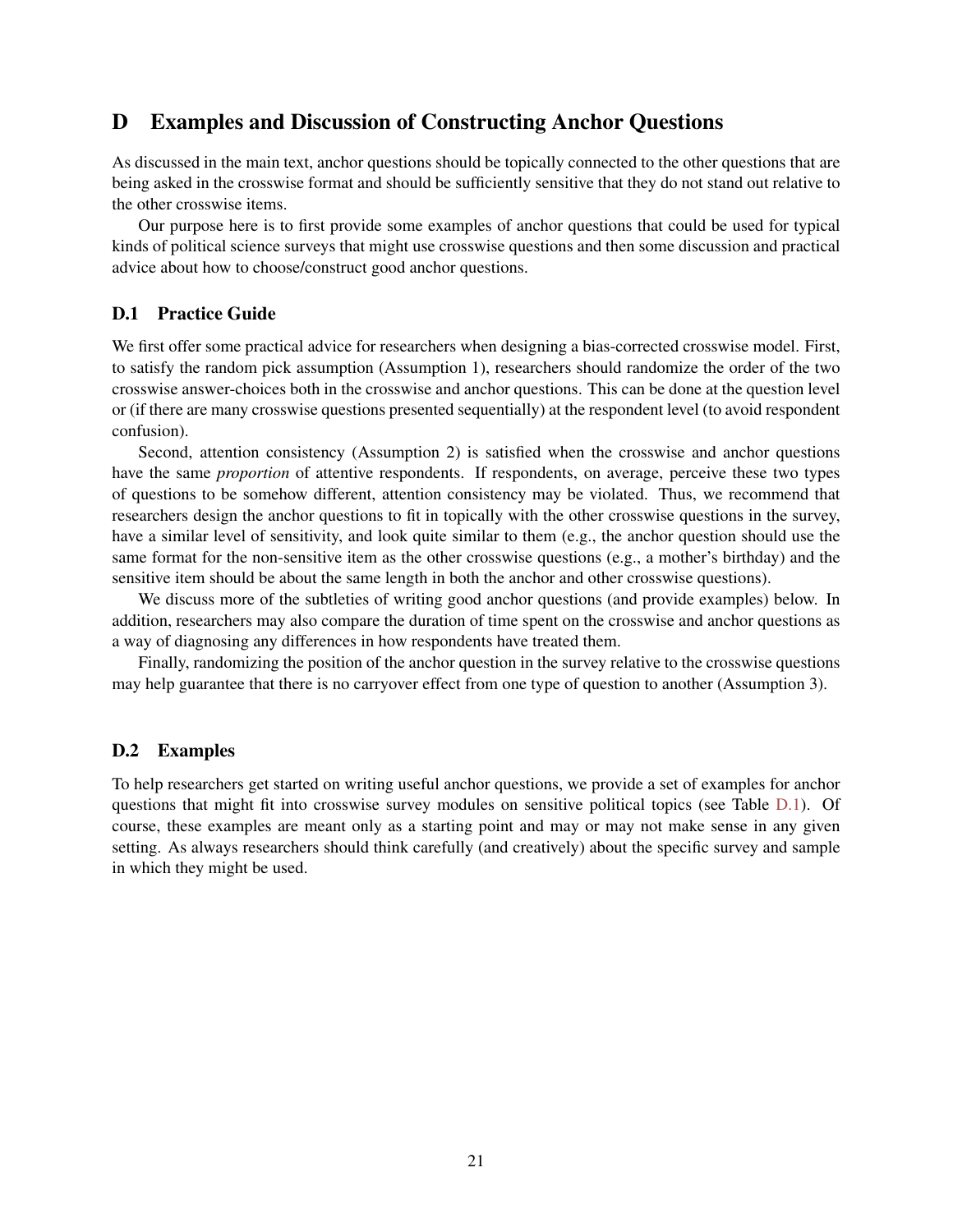<span id="page-21-0"></span>

| <b>Anchor statement</b>                                    | May be useful for surveys      | True prevalence             | <b>Note</b> |
|------------------------------------------------------------|--------------------------------|-----------------------------|-------------|
|                                                            | with crosswise items about     |                             |             |
| I have paid a bribe to be at the top of a waiting list for | corruption                     | $\Omega$                    |             |
| organ transplants                                          |                                |                             |             |
| In 2019, I became a naturalized citizen of the United      | political participation, immi- | .0025 in a<br>US.           |             |
| <b>States</b>                                              | gration attitudes              | sample                      |             |
| In the last election, I voted in a state other than the    | elections                      | $\theta$                    |             |
| one I in which I registered                                |                                |                             |             |
| In 2019 or 2020, I donated at least \$200 to NARAL,        | elections, participation       | 598 people (US              |             |
| a Political Action Committee that advocates for abor-      |                                | sample)                     |             |
| tion rights                                                |                                |                             |             |
| At some time in my life, I have worked for a political     | radicalism, trust in govern-   | $\approx 0$ for western     | $\ast$      |
| organization that advocates the violent overthrow of       | ment or political institutions | samples                     |             |
| the government                                             |                                |                             |             |
| Last year, the gross annual income of my household         | inequality, policy opinion     | in US<br>.005<br>$\approx$  | $**$        |
| was more than 600,000 dollars                              |                                | sample                      |             |
| At sometime in my life, I have physically threatened       | public opinion surveys         | $\approx 0$                 | ***         |
| and member of Congress                                     |                                |                             |             |
| I am a registered lobbyist for the Iron and Steel As-      | policy opinion surveys         | (this industry)<br>$\Omega$ | ****        |
| sociation of America                                       |                                | does not<br>group           |             |
|                                                            |                                | exist)                      |             |
| I am going to vote for the [name of a fictional party]     | election, voting for extremist | $\Omega$                    |             |
|                                                            | parties, "shy voters"          |                             |             |

Table D.1: Examples of Anchor Statements. *Note*: \* = Assuming this is not the object of inquiry, this would be a good match to other cross-wise questions that are very intrusive/sensitive, \*\* = Given the difficult of sampling high earners, this is likely 0 in any real sample. Also, much evidence suggests people think of income questions as sensitive, \*\*\* = Keep in mind that the public opinion survey we have in mind would be probing sensitive topics about the relationship of citizens and leaders so these kinds of question may seem jarring outside of that context but within that context they, \*\*\*\* = The industry can be chosen to fit the topic of the survey.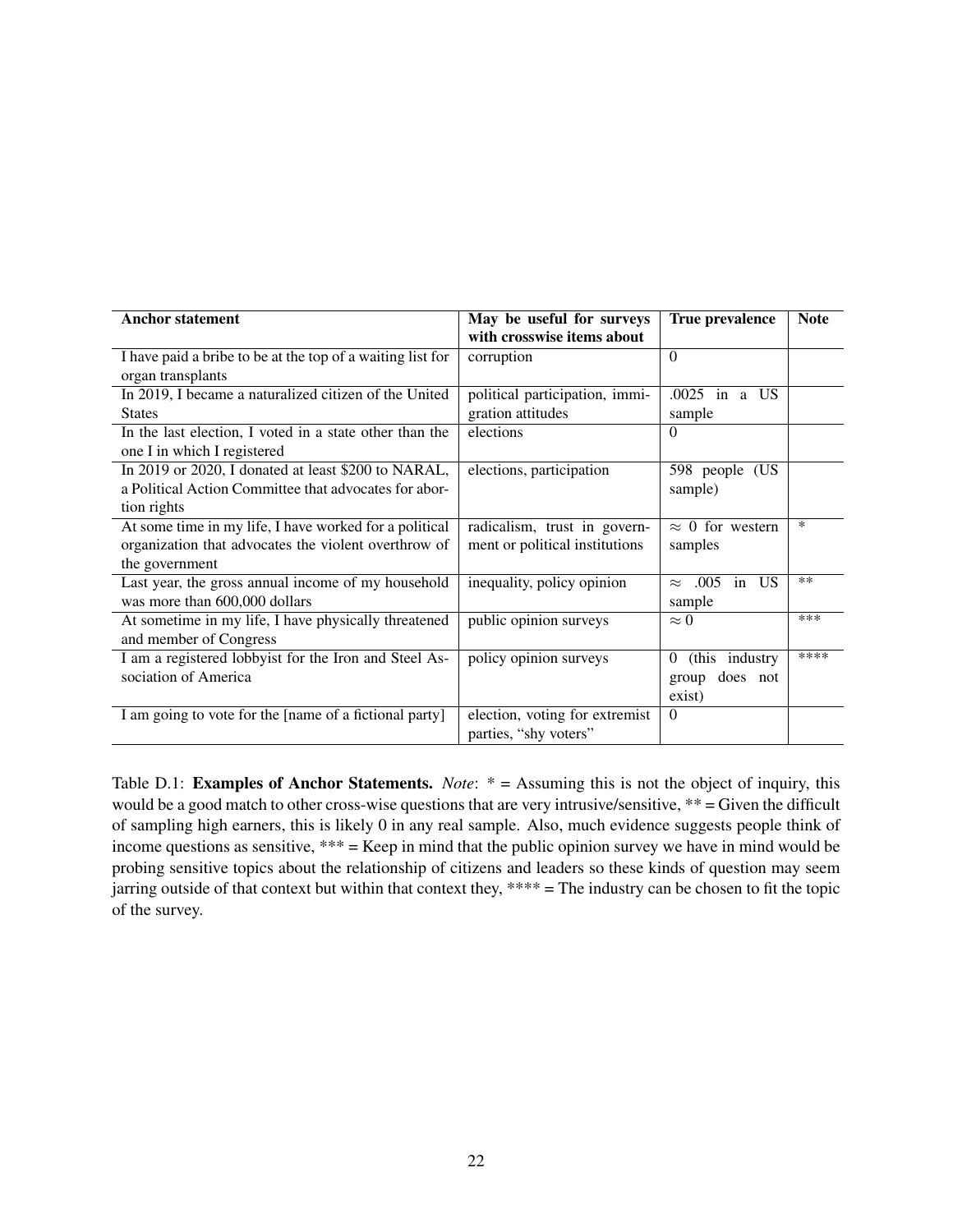### <span id="page-22-0"></span>D.3 Discussion

The examples above illustrate some of the different kinds of sensitive statements that may have known prevalence in a given population. As the diversity of the examples illustrate, however, statements differ in the extent to which they are sensitive and so they should be matched in terms of the level of sensitivity to the other crosswise questions in the survey.

In addition, some of the examples suggest that researchers should try to avoid statements that, while they have might have a true prevalence of zero, might nevertheless attract false positives for reasons other than inattention. One way this can happen is if an item attracts support for purely symbolic or affecting reasons. For example, in the example that uses a fictional party, care must be taken in choosing a neutral name of the fictional party. Prior et al. [\(2015\)](#page-24-4), for example, have shown that partisans sometimes report factual opinions on surveys that they know to be wrong as a kind of partisan cheerleading. Applying this to an election survey aimed at detecting "shy" Trump voters, for example, one might use an anchor question like "In the 2020 election I voted for the Anarchy Party of Texas." Since there is no such party, the prevalence rate should be zero. However, we might expect this statement to attract some support from anarchists who engaged in a kind of partisan cheerleading.

A better alternative would be a party with a more neutral name. This would be less sensitive, but in the context of a survey asking crosswise questions which other (extremist and non-extremist) parties one would vote for, it would likely fit in well. This illustrates again that whether an anchor question matches the set of crosswise questions well depends entirely on the context of the other crosswise questions.

Finally, its important to point out that a given anchor question can be made more typical of the whole set of crosswise questions not only by altering the anchor question itself but also by altering the composition of the whole set of crosswise questions in ways that make a given anchor question more representative of the whole set.

Specifically, those who are finding it difficult to construct a topically relevant anchor question that is sufficiently sensitive to match their crosswise questions of interest can simply add several topically relevant crosswise questions that are less sensitive than their crosswise questions of interest. In this way, the distribution of all the crosswise questions that the respondent sees (before encountering the anchor question) can be made to be more diverse in terms of sensitivity. This may make the anchor question less jarring when it is encountered. Likewise, if the trouble is finding a topically relevant anchor question, then several off-topic crosswise questions can be added to alter the mix of crosswise questions in ways that make the anchor question less of a stand-out.

# References for Online Appendix

- <span id="page-22-2"></span>Banayejeddi, Mortaza, Sima Masudi, Sakineh Nouri Saeidlou, Fatemeh Rezaigoyjeloo, Fariba Babaie, Zahra Abdollahi and Fatemeh Safaralizadeh. 2019. "Implementation evaluation of an iron supplementation programme in high-school students: the crosswise model." *Public health nutrition* 22(14):2635– 2642.
- <span id="page-22-3"></span>Canan, Chelsea E, Geetanjali Chander, Richard Moore, G Caleb Alexander and Bryan Lau. 2021. "Estimating the prevalence of and characteristics associated with prescription opioid diversion among a clinic population living with HIV: Indirect and direct questioning techniques." *Drug and alcohol dependence* 219:108398.
- <span id="page-22-1"></span>Coutts, Elisabethen, Ben Jann, Ivar Krumpal and Anatol-Fiete Näher. 2011. "Plagiarism in student papers: prevalence estimates using special techniques for sensitive questions." *Jahrbücher für Nationalökonomie und Statistik* 231(5-6):749–760.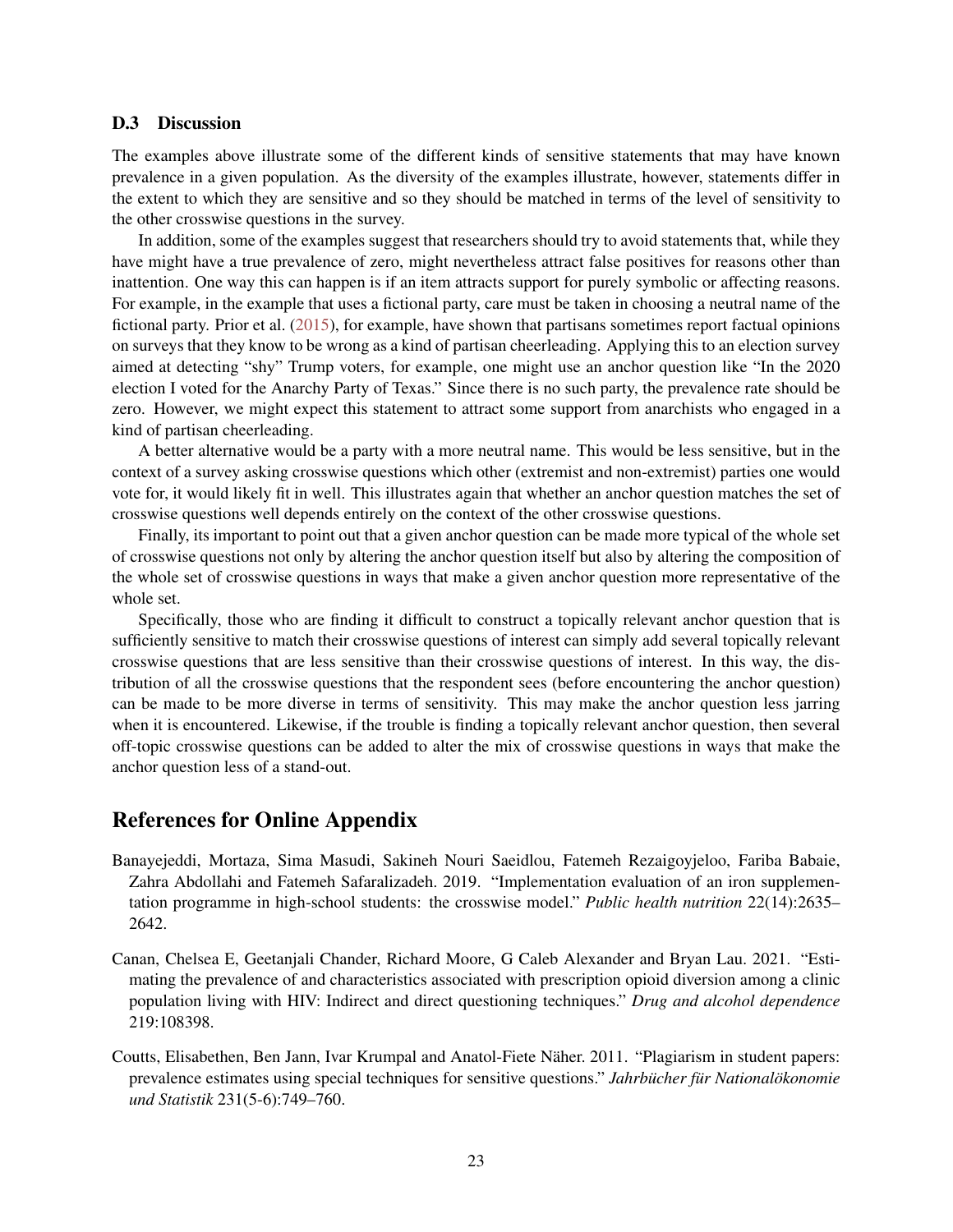- <span id="page-23-3"></span>Downes, Marnie, Lyle C Gurrin, Dallas R English, Jane Pirkis, Dianne Currier, Matthew J Spittal and John B Carlin. 2018. "Multilevel Regression and Poststratification: A Modeling Approach to Estimating Population Quantities From Highly Selected Survey Samples." *American journal of epidemiology* 187(8):1780–1790.
- Enzmann, Dirk. 2017. Die Anwendbarkeit des Crosswise-Modells zur Prfung kultureller Unter schiede sozial erwnschten Antwortverhaltens. In *Methodische Probleme von Mixed-Mode-Anstzen in der Umfrageforschung*, ed. Stefanie Eifler and Frank Faulbaum. Springer VS chapter 10, pp. 239–277.
- Franco, Annie, Neil Malhotra, Gabor Simonovits and LJ Zigerell. 2017. "Developing standards for post-hoc weighting in population-based survey experiments." *Journal of Experimental Political Science* 4(2):161– 172.
- Gingerich, Daniel W, Virginia Oliveros, Ana Corbacho and Mauricio Ruiz-Vega. 2016. "When to protect? Using the crosswise model to integrate protected and direct responses in surveys of sensitive behavior." *Political Analysis* pp. 132–156.
- Hoffmann, Adrian, Birk Diedenhofen, Bruno Verschuere and Jochen Musch. 2015. "A strong validation of the crosswise model using experimentally-induced cheating behavior." *Experimental Psychology* .
- Hoffmann, Adrian and Jochen Musch. 2019. "Prejudice against women leaders: insights from an indirect questioning approach." *Sex Roles* 80(11):681–692.
- Hoffmann, Adrian, Julia Meisters and Jochen Musch. 2020. "On the validity of non-randomized response techniques: an experimental comparison of the crosswise model and the triangular model." *Behavior research methods* pp. 1–15.
- Höglinger, Marc and Ben Jann. 2018. "More is not always better: An experimental individual-level validation of the randomized response technique and the crosswise model." *PloS one* 13(8):e0201770.
- <span id="page-23-1"></span>Hopp, Christian and Alexander Speil. 2019. "Estimating the extent of deceitful behaviour using crosswise elicitation models." *Applied Economics Letters* 26(5):396–400.
- Jann, Ben, Julia Jerke and Ivar Krumpal. 2012. "Asking sensitive questions using the crosswise model: an experimental survey measuring plagiarism." *Public opinion quarterly* 76(1):32–49.
- <span id="page-23-2"></span>Klimas, C, Ulrike Ehlert, TJ Lacker, Patricia Waldvogel and Andreas Walther. 2019. "Higher testosterone levels are associated with unfaithful behavior in men." *Biological psychology* 146:107730.
- Korndörfer, Martin, Ivar Krumpal and Stefan C Schmukle. 2014. "Measuring and explaining tax evasion: Improving self-reports using the crosswise model." *Journal of Economic Psychology* 45:18–32.
- Kuhn, Patrick M and Nick Vivyan. 2018. "Reducing turnout misreporting in online surveys." *Public Opinion Quarterly* 82(2):300–321.
- Kundt, Thorben. 2014. "Applying'Benford's Law'to the crosswise model: Findings from an online survey on tax evasion." *Available at SSRN 2487069* .
- <span id="page-23-0"></span>Kundt, Thorben, Florian Misch and Birger Nerre. 2013. "Re-assessing the merits of measuring tax evasions ´ through surveys: Evidence from Serbian firms." *ZEW-Centre for European Economic Research Discussion Paper* (13-047).
- Meisters, Julia, Adrian Hoffmann and Jochen Musch. 2020. "Can detailed instructions and comprehension checks increase the validity of crosswise model estimates?" *PloS one* 15(6):e0235403.